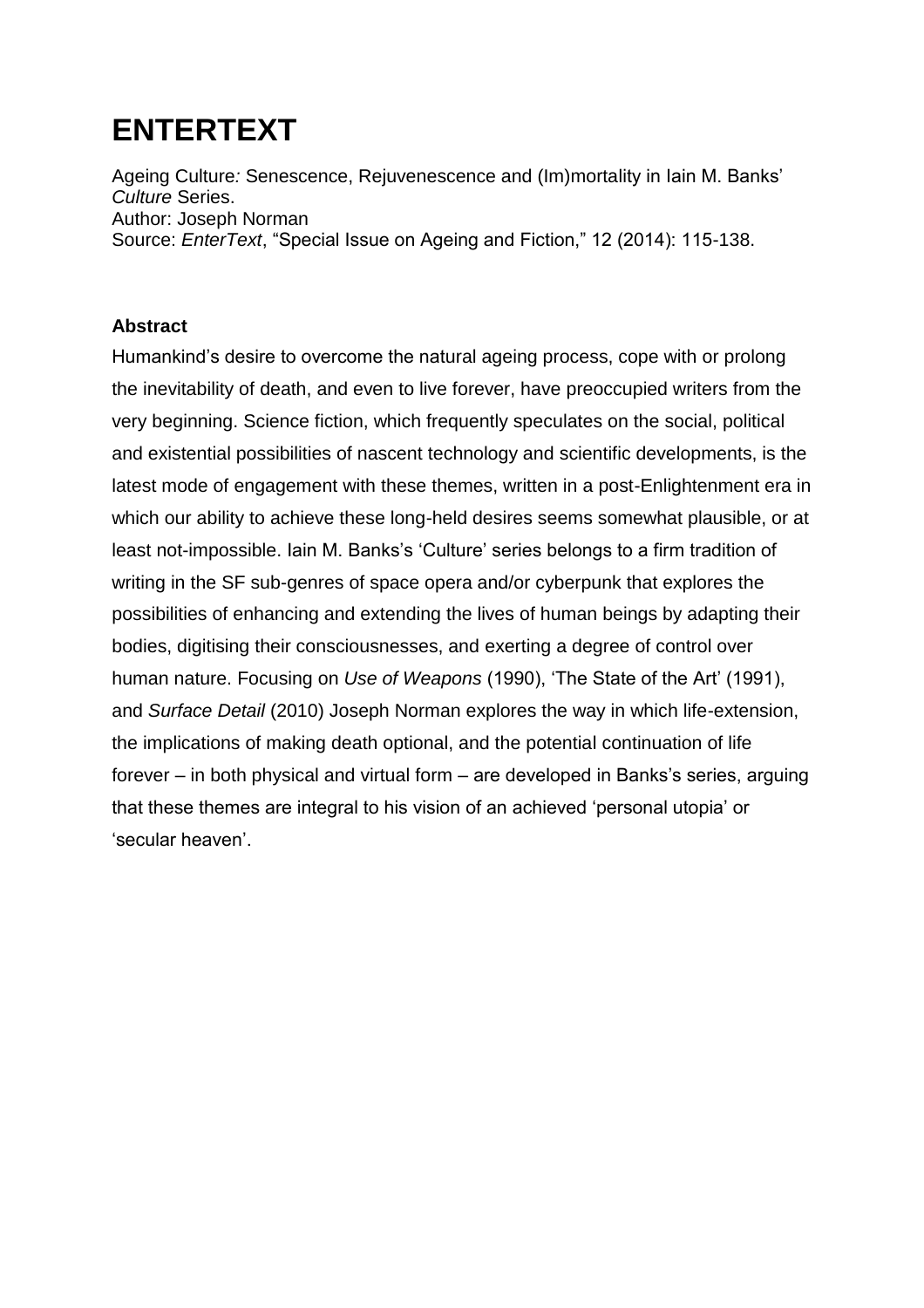## Ageing Culture*:* Senescence, Rejuvenescence and (Im)mortality in Iain M. Banks' *Culture* Series.

Joseph Norman

#### **Introduction:**

At the time of writing there are many crucial dialogues taking place that relate to the processes of human senescence. Governments struggle to form policies that deal fairly with the consequences of our rapidly ageing population, resulting from an 'everincreasing life expectancy, low birth rates and the ageing of the baby boom generation.'<sup>1</sup>Academics expound and debate the various effects of this unusual demographic (more older people than younger people) upon our different cultures, revealing the persistence of damaging and stereotypical views towards older people that exist in our societies, and examine the state and effectiveness of social policies. As consumers we are saturated with advertisements that pander to the wants of an increasingly image-obsessed society, which dubiously offer 'anti-ageing' treatments – beauty products that can minimise the visibility, or delay the onset, of wrinkles, and help retain the appearance of youth. In scientific communities, researchers continue to investigate what has been called the 'great mystery' of biological ageing, asking 'how the same process that leads to decline and death can be intrinsic to life.'<sup>2</sup> Some scientists claim to be making progress towards solving this mystery, announcing that through genetics they may be able to exercise control over senescence, such as slowing ageing down, and possibly even reversing its effects.

From the *Epic of Gilgamesh* (circa. 18bc), *The Picture of Dorian Gray* (1890), to *Dracula* (1897)*,* the quest for eternal youth is as old as narrative itself. Cyberpunk writers from the 1980s and early '90s, such as William Gibson, Charles Stross, and Pat Cadigan, have thoroughly and persistently engaged with the ways in which speculative/nascent technology, such as Mind-Computer interfacing, biotechnology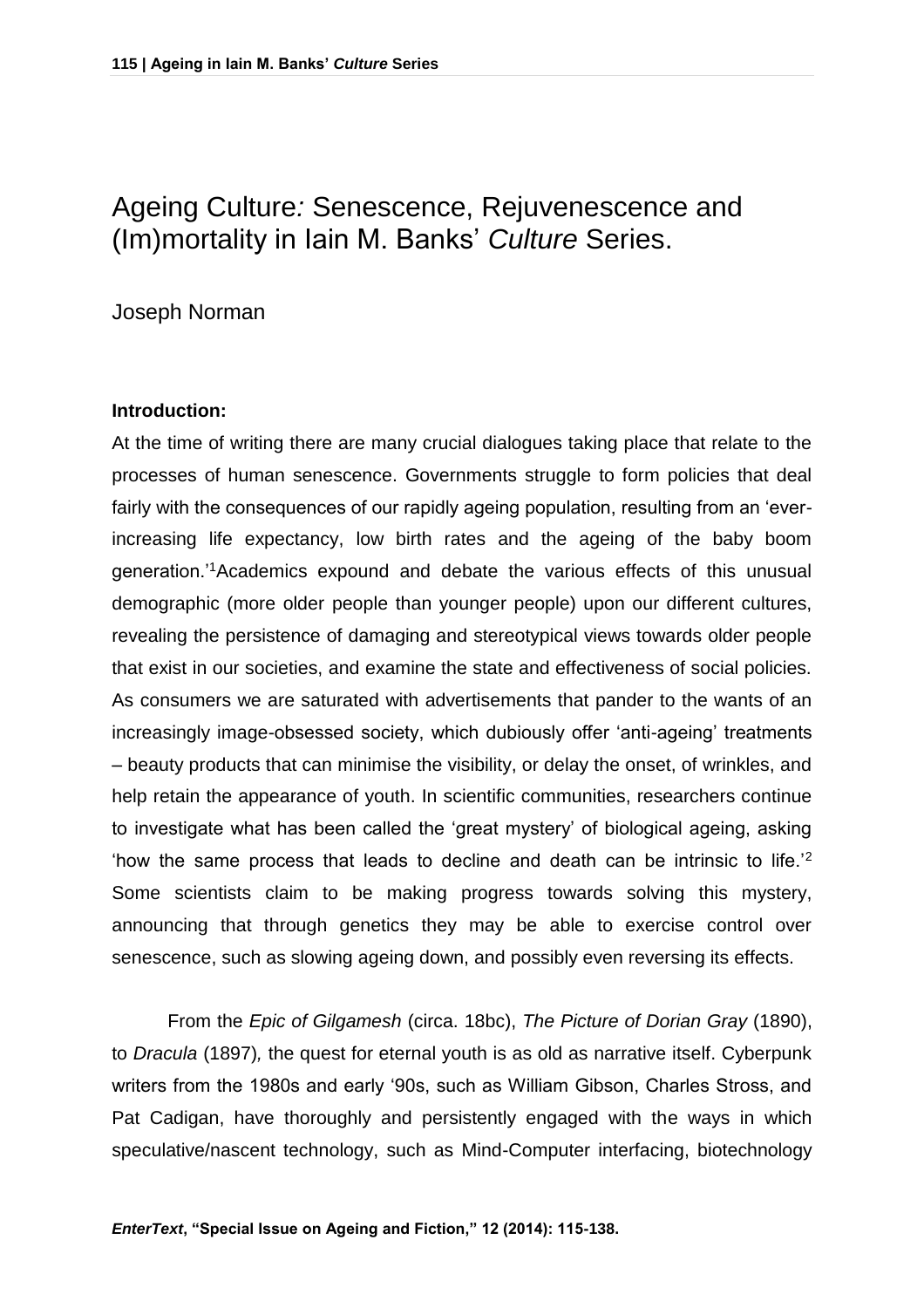and bioengineering, may be used to extend the human lifespan, improve our bodies and gain a deeper understanding of the workings of our minds.

In the 'New' Space Opera of the 90s and 00s, writers such as Iain M. Banks, Ken Macleod, Alastair Reynolds, Neil Asher, Kim Stanley Robinson and Peter F. Hamilton, sought to overturn the widely perceived failings and inadequacies of classic Space Opera from the 1920s and 30s, and re-function the genre's tropes for a contemporary audience.<sup>3</sup> In their fiction, New Space Opera writers frequently extrapolate from nascent technoscientific developments, such as developments in gene-technology and genetic engineering, proposing that the mysteries of ageing and human mortality can and will be overcome in the future. Human life extended far beyond currently accepted norms is a common trope of New Space Opera, often providing several benefits, such as people travelling far out into the solar system, living fundamentally more peaceful lives

One notable exception from 'traditional' Space Opera to deal with related topics is James Blish's *Cities in Flight* series (*They Shall Have Stars [1956], A Life for the Stars* [1962], *Earthman Come Home* [1955], and *The Triumph of Time*  [1958]): set in 2018 where an increasingly paranoid U.S government spreads human life throughout the galaxy by the use of 'spindizzy' engines (anti-gravity engines that allow faster-than-light [FTL] travel). The potential issue of problems relating to the effects of relativity when using FTL travel, such as the inevitably radically-differing ages of those who have, and those who have not, travelled FTL, are cleverly overcome by Blish by the introduction of an anti-ageing drug, 'ascomycin', which – through careful and devious control of its dissemination – gives the government political leverage. In Reynolds's novel *Revelation Space* (2000), a space opera firmly grounded in 'hard' science, these dilemmas of relativity are thoroughly worked through: despite being curbed by the effects of 'reefersleep' (a form of suspended animation), the character Ana Khouri is denied reunion with her long-estranged husband by the relative time difference of near-FTL travel: tricked into committing murder on the condition of this reunion by the mysterious dowager, known only as The Mademoiselle, Khouri and her husband can never travel fast enough to be reunited alive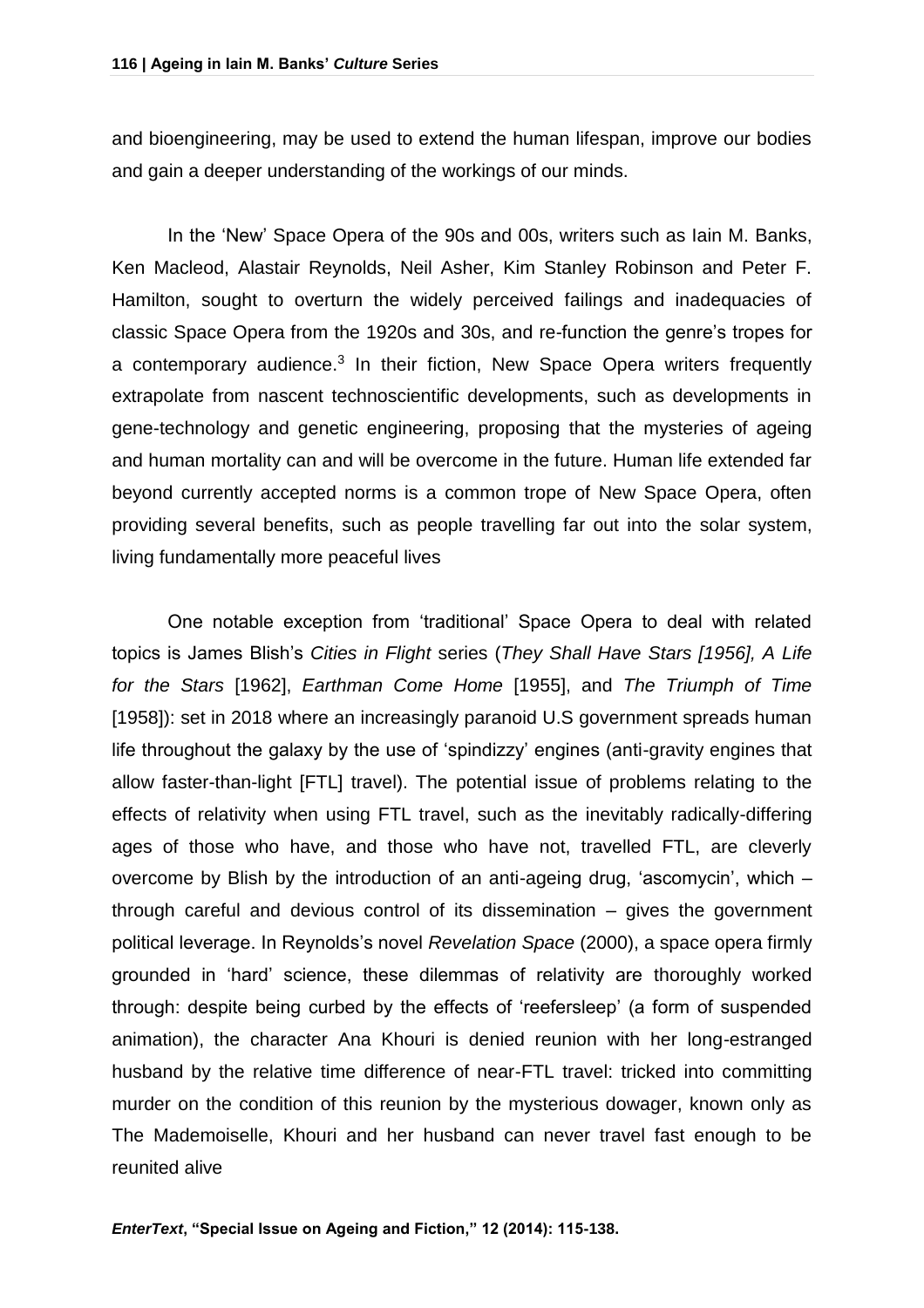In Robinson's 'Mars' trilogy (*Red Mars* [1992], *Green Mars* [1994], *Blue Mars* [1999]), described by Arthur C. Clarke as 'the best novel on the colonization of Mars that has even been written,<sup>4</sup> the scientist/colonist protagonists are able to delay the onset of biological ageing in humans through genetic engineering, dramatically increasing their life span, which is a major factor in their ability to successfully colonize the red planet.

In his 'Culture' series, Iain M. Banks explores the nature of a utopia where scientific and technological progress has reached its zenith. His novels offer an extensive critique of his fictional, technocratic society, as well as using it as a platform to engage with the aforementioned dialogues surrounding ageing in our world at present.

#### **The Culture**

.

The Culture is a vast network of territories that have joined together to form a galactic 'group civilization.' These territories are linked primarily by Artificial Intelligences, known as the 'Minds', who use their god- or state-like power to maintain the Culture's everyday bureaucracy. The relations between Culture territories and those of other civilizations are maintained by the division known as Contact, who sometimes intervene in the development of these non-Culture civilizations; Contact often uses its military wing, Special Circumstances (SC), in this process, employing outsiders to perform secret, often dubious, missions. Due to the Culture's mastery of science, its environments are entirely post-scarcity; its inhabitants are free to customise every detail of their lifestyle, their surroundings, and their own bodies, as they see fit. In the Culture, where science seems to have solved the 'great mystery' of human senescence, ageing is rendered optional, life controllable, and death avoidable.

#### **Senescence and Rejuvenescense**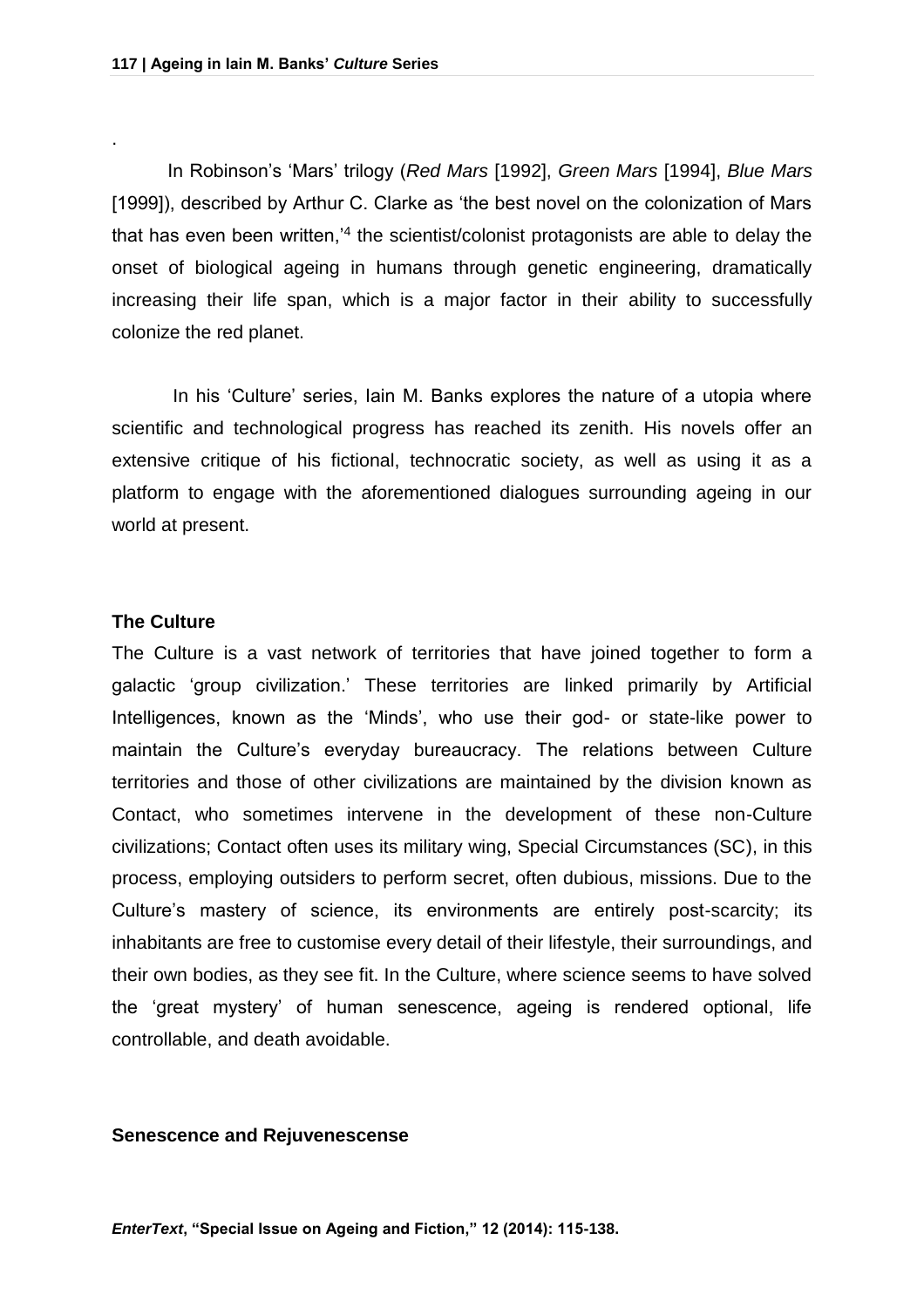In the prefatory remarks of the essay collection, *Immortal Engines: Life Extension and Immortality in Science Fiction and Fantasy*, the editors posit three key areas of nascent scientific research relating to ageing and immortality: 1) the developments in computer science that 'advance toward the creation of an artificial  $-$  and immortal  $$ machine intelligence'; 2) 'Examining the genetic and physiological factors that trigger human aging so that they [scientists] may halt or reverse that process;' and 3) the speculations of 'transhumanists', such as Ray Kurtzweil, about 'techniques for transferring human personalities into theoretically deathless computers.'<sup>5</sup> The successful development of these three areas to an advanced degree, and their widespread integration and accessibility, are integral components of the Culture's existence in its current form.

In *Aging: Concepts and Controversies*, Harry R. Moody outlines the key reasons why ageing remains such a mystery, arguing that different parts of the body age in different ways, and at different rates, making it difficult or impossible to identify a single, unifying cause.<sup>6</sup> While the biologist Zhores Medeney has identified that there are over three hundred different theories about the origins of ageing, many scientists agree that it is related, at least in part, to damage in DNA cells, and therefore in genetics:

Biologists who study how aging takes place have accumulated a large body of knowledge, and experiments with lower organisms have proved that genetic and environmental manipulations can change life expectancy and maximum lifespan. Thus scientists are now beginning to confront the question of whether it is possible to postpone, or even reverse, the process of biological aging.<sup>7</sup>

In his Culture texts, Banks assumes the success of this theory, predicting that scientists will eventually be able to gain full control over biological ageing, potentially prolonging, adapting and reversing its effects, at will.

As a society devoid of religion (frequently referred to by Banks as his 'secular heaven'), the Culture has no moral qualms whatsoever about its people choosing to apply their scientific and technological mastery to themselves, and adapting the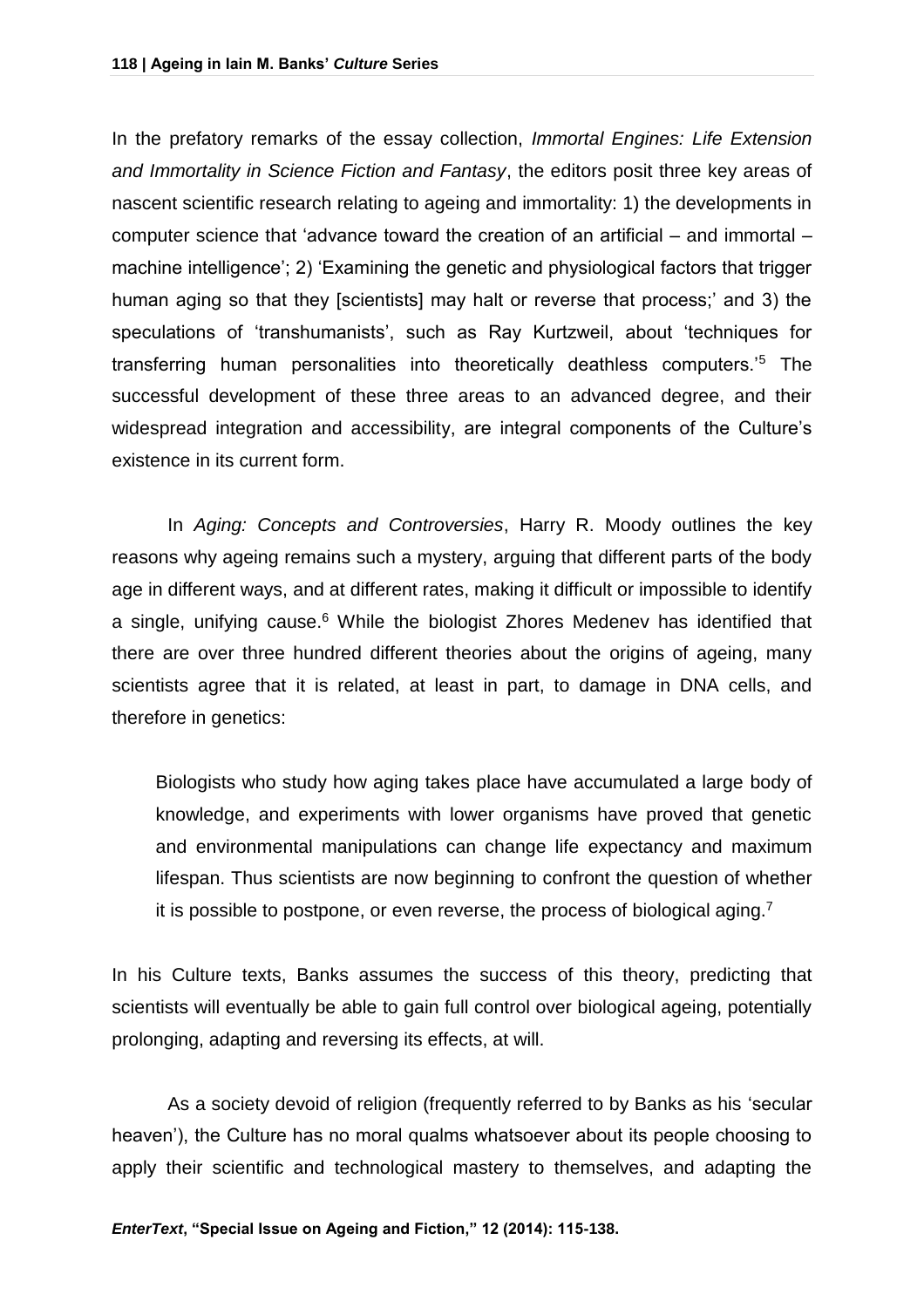human body; in fact, it is almost their *modus operandi.* As Banks states in his essay 'A Few Notes on the Culture' (1994): 'Virtually everyone in the Culture carries the results of genetic manipulation in every cell of their body; it is arguably the most reliable signifier of Culture status.'<sup>8</sup> For the average Culture individual, then, the morality of genetic engineering goes unquestioned: it is desirable and inevitable. The question is not whether one would wish to customise one's body, but is instead: in what way, and to what extent?

Members of the Culture choose to adapt themselves in many different ways,  $9$ most of which are focused around improving overall health, longevity and quality of life. Due to their genetic manipulation, Culture citizens are generally born 'whole and healthy and of significantly (though not immensely) greater intelligence than their basic human genetic inheritance might imply'<sup>10</sup>; their immune systems have been improved; they have full control over their nervous systems: in effect, pain can be 'switched off'; illness, disease, birth defects, etc, are no longer a threat.<sup>11</sup>

The cumulative effect of these modifications to the human body results in the extension of the average lifespan way beyond the approximate maximum 120-year limit currently known in  $2011^{12}$ : as Banks states, 'humans in the Culture normally live about three-and-a-half to four centuries.<sup>'13</sup> During this greatly extended lifespan, Culture inhabitants are able to fully control and tailor their body's biological ageing process:

The majority of their lives consist of a three-century plateau which they reach in what we would compare to our mid-twenties, after a relatively normal pace of maturation during childhood, adolescence and early adulthood. They age very slowly during those three hundred years, then begin to age more quickly, then they die.<sup>14</sup>

So, usually, after a Culture child is born, their body is allowed to grow older and develop in a natural way; usually in their mid-twenties their ageing is 'genofixed': meaning not quite fully halted, but slowed down substantially. Most individuals choose to remain physically young, but tailor their outward appearance to some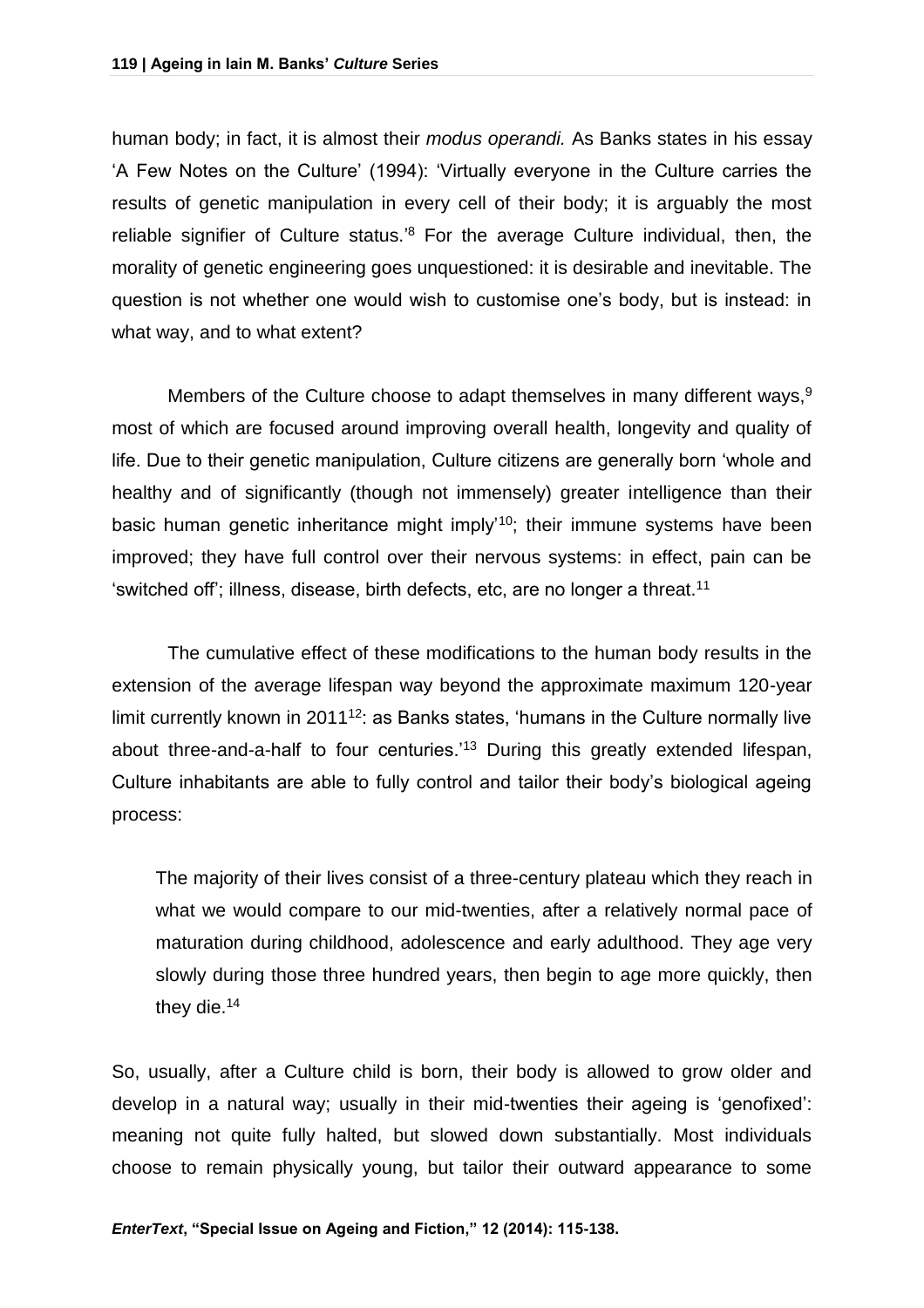extent. At one stage, Banks describes a Culture woman who is 'well into her second century, but still tall and handsome and striking…her hair was white, as it always had been.'<sup>15</sup> Despite these luxuries, most Culture citizens, it seems, will choose to have these life-extending processes stopped eventually, after several hundreds of years, effectively choosing to end their life.

Recent research into the human biological ageing process suggests that, once a person reaches thirty years of age, their body meets a significant milestone. In *Aging: Concepts and Controversies*, Harry R. Moody discusses studies that employ a cross-sectional methodology:

that is, […] look[ing] at physical functions of people at different chronological ages, but at a different point in time. The general conclusion from such studies of human beings suggests that most physiological functions decline after age 30, with some individual variations.<sup>16</sup>

An individual in their mid-twenties has reached full physical maturity, and is capable of a sophisticated level of emotional and social development. It is fair to assume that, by choosing to begin their 'three-century plateau' in their mid-twenties, most Culture citizens (and, presumably, Banks himself) adhere to the notion that at this stage of early adulthood, the human body has reached a biological peak. However, while the physical development of a Culture inhabitant is suspended, the individual's psychological development will continue, shaped by the responsibilities taken on, and the experiences undergone. In this way, Culture citizens can achieve an arguably desirable balance between the vigor of youth and the experience of older age.

Banks' novels fall short of 'hard' science fiction such as the work of Alastair Reynolds or Greg Egan as they do not provide an in-depth scientific basis for the majority of the Culture's developments; regarding the life-extension treatments, little details are given beyond the use of genetic engineering, or the creation of special drugs. However, Banks' speculations *do* correspond with current research that is occurring in real-world scientific communities.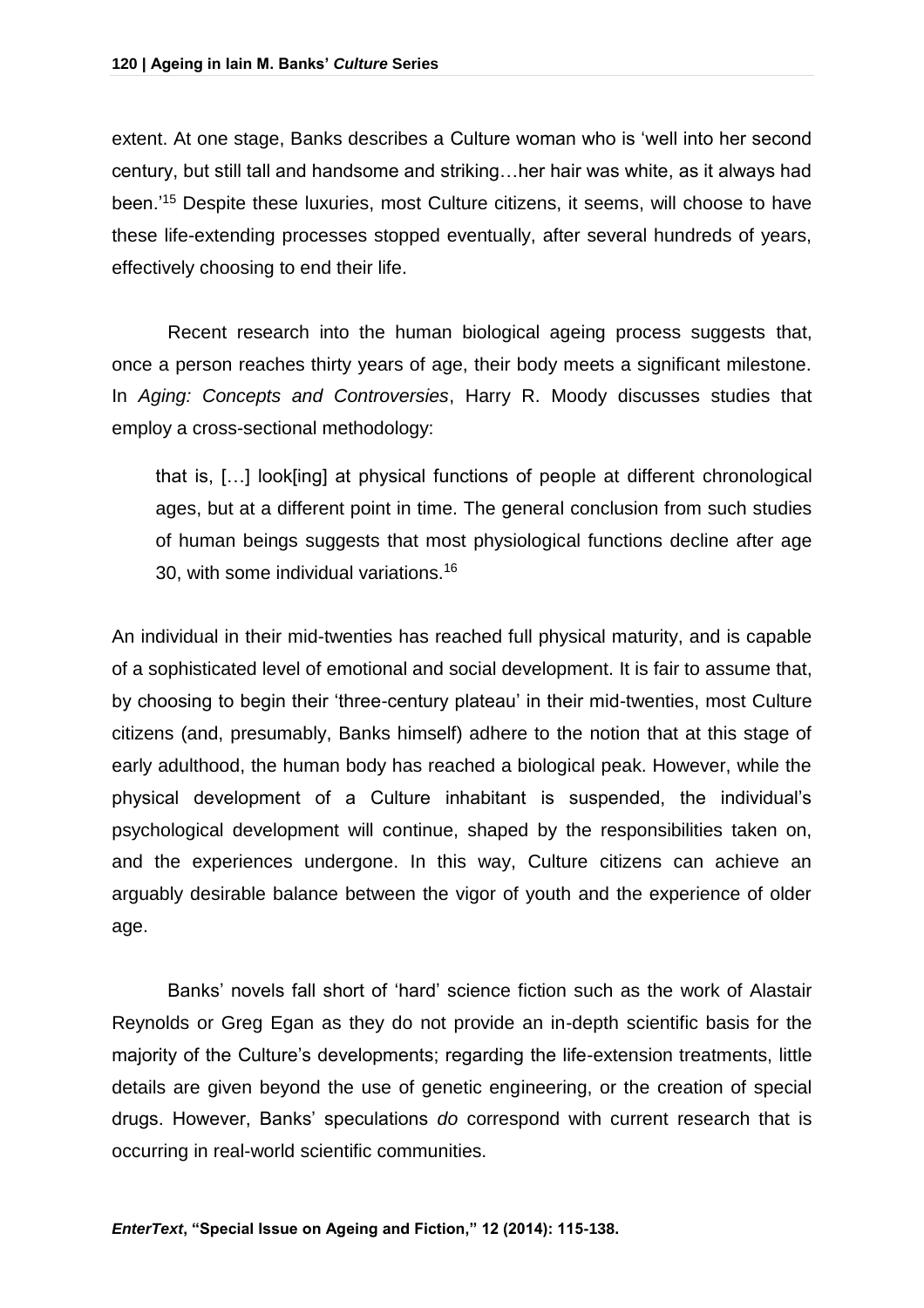In 2010, Dr. Iain Kill, co-founder of the Progeria Research Group at Brunel University, gave a public lecture about recent research that his team have conducted into ageing-related diseases, stating that the effects of Hutchinson-Gilford Progeria Syndrome and Werner's Syndrome have both been isolated to 'a mutation in a single gene', though a different gene for each; 'it's a single base change in the entire code.'<sup>17</sup> Dr. Kill indicates that such an identification is significant not just for ageingrelated illnesses, but also for our understanding of ageing more generally: 'So perhaps ageing isn't so complex; perhaps there are ways in which we can modulate the ways in which we age; perhaps we could even extend our lifespan'; he also reminded his audience tantalisingly that certain cells in the human body, such as tumours, are immortal.<sup>18</sup>

A report from The Academy of Medical Sciences from the previous year supports Dr. Kill's findings: 'The major breakthrough in ageing research has been the discovery of single gene mutations that: increase lifespan; show evolutionary conservation; and increase health during ageing.'<sup>19</sup> The report also presents evidence gathered whilst studying genetic material from animals, stating that 'single gene mutations [which] could increase lifespan came from mutagenesis screens in the nermatode worm *Caenorhabditis elegans*… one strain of *C. elegens* was shown to live five times longer than its wild-type counterparts.'<sup>20</sup> Regarding the prospects for control of ageing via genetics generally, however, the report remains inconclusive:

Detailed analysis of genetic effects of human longevity has only just begun, it remains to be seen whether genetic variants that affect longevity primarily do so through processes that generate ageing-related damage or processes that protect against it, and to what extent the result are disease specific.<sup>21</sup>

Banks' 1990 novel *Use of Weapons,* the third in his Culture sequence, is the text in which the trope of extended-life is incorporated into its narrative most significantly, and in which the theme of senescence is explored most thoroughly. In the narrative present of the novel, its protagonist, Cheredine Zakalwe, is a retired employee of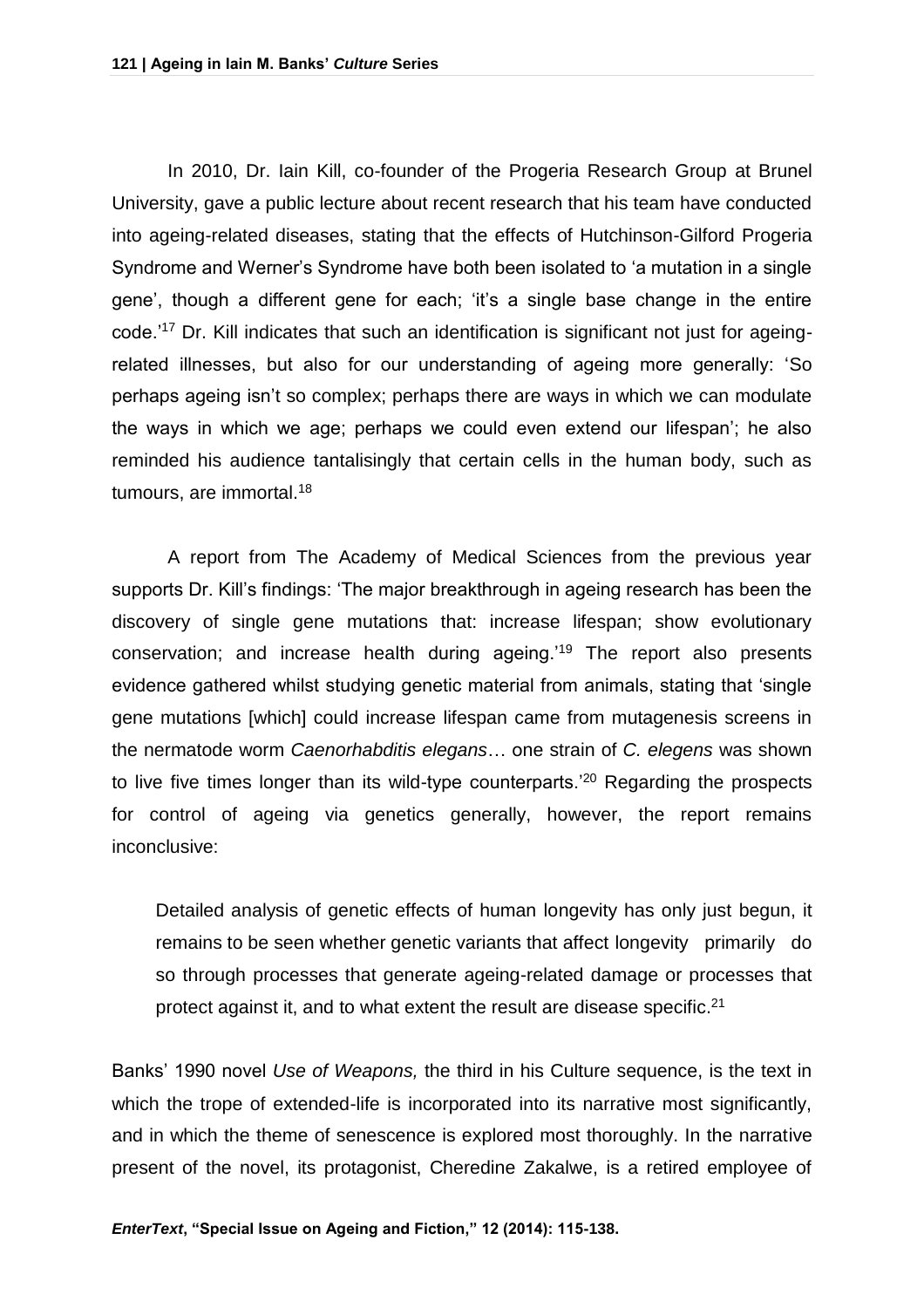SC, who is living a life of luxurious hedonism on a secluded island. Two current employees of SC are trying to track him down, and coerce him into returning to work for SC for one final mission. The novel has a complex and innovative narrative structure: these 'present time' events of finding and persuading Zakalwe, and the subsequent completion of his mission, are told in conventional chapters – arranged in chronological order, marked with corresponding standard arabic numerals running forwards. Alternating with these are episodes from Zakalwe's past – told in reverse chronological order, and marked by Roman numerals running backwards. As the present day events unfold, and events from his past are traced back, unpleasant secrets and a major twist about Zakalwe's life and identity are revealed.

While the secretive and morally-suspect nature of his work requires him to remain an outsider living independently from the Culture, Zakalwe has been rewarded by SC with access to the Culture's 'genofixing' treatment and 'retro-ageing' drugs, in return for doing their 'dirty work'. The full effects of this treatment are revealed during a scene set in the novel's present time, when Zakalwe states that, 'I was born two hundred and twenty years ago... and physically I'm about thirty.<sup>'22</sup> Outsider or not, this renders Zakalwe's life-cycle and biological ageing process similar to that of a typical Culture inhabitant. In *Use of Weapons,* Banks places his two-hundred-and-twenty year-old protagonist alongside other characters whose bodies are older than his, such as the Ethnarch Kerian and Tsoldrin Beychae. Through Zakalwe's relationship and interactions with these characters, Banks provides a thorough analysis of the different representations of ageing in the novel.

The Ethnarch Kerian, a former political ally of the Culture, is introduced in chapter XIII of *Use of Weapons*, when Zakalwe breaches his security compound and confronts the Ethnarch at gunpoint about alleged crimes of political corruption and mass-murder. Contact had made the Ethnarch a deal in the past, offering him access to their life-extension technologies if he agrees to end his regime of tyranny and genocide, trying to resolve the situation using bribery instead of further violence. This offering of a very tangible 'fountain of youth' is just one example of Contact's humanitarian role as doer of self-perceived 'good deeds'. As Zakalwe outlines: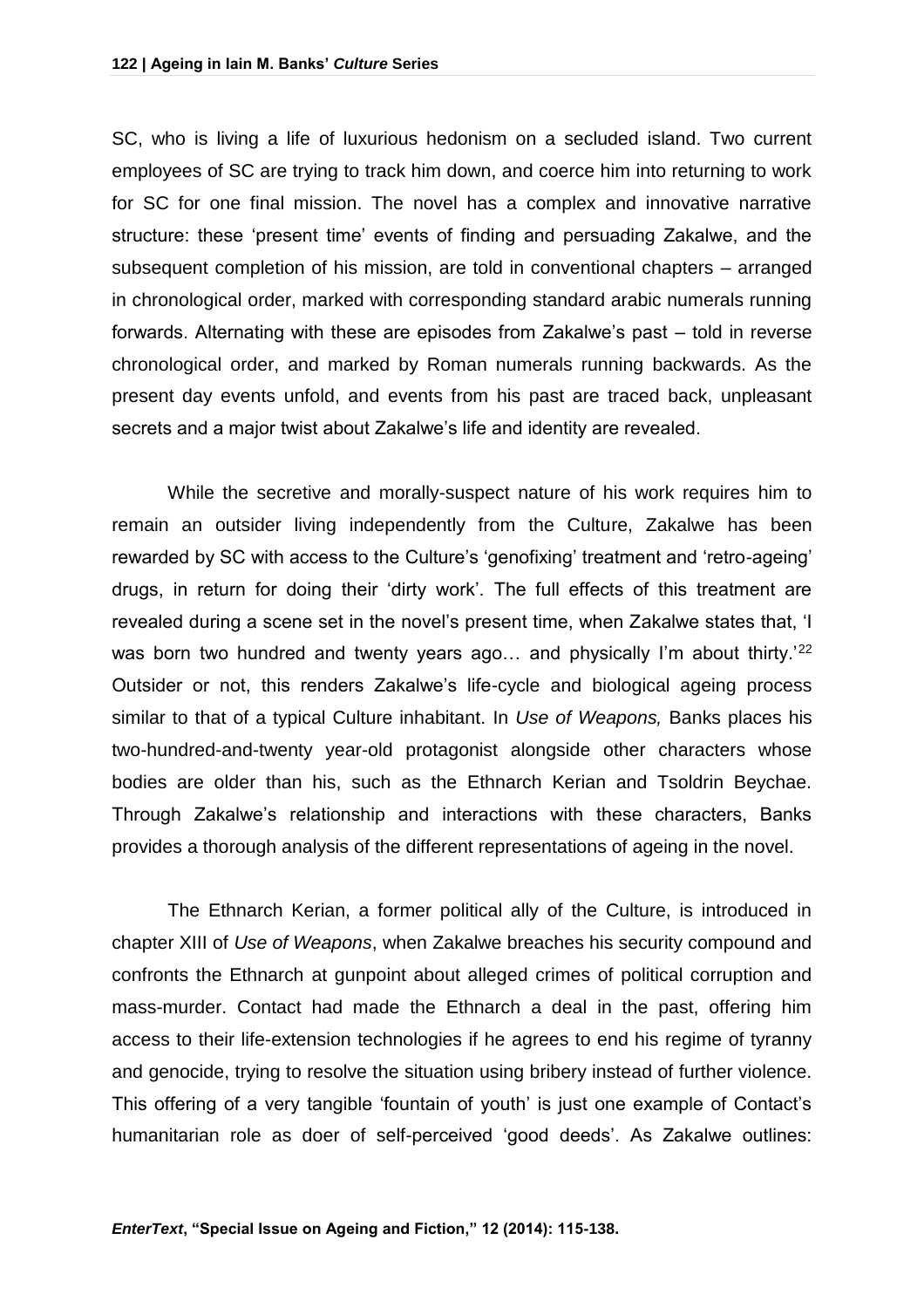Another thing [the Culture…] do[es…] another way they deal in life rather than death, is they offer leaders of certain societies below a certain technological level the one thing all the wealth and power those leaders command cannot buy them; a cure for death. A return to youth.<sup>23</sup>

These instances of bribery by Contact are calculated acts of political engineering that operate on a very practical level; but they are also symbolic acts that reaffirm the Culture's hegemonic status in the galaxy. The message seems clear: join the Culture, and you could live forever. Zakalwe, however, believes that the Culture's policies are too soft, that the bribe is not incentive enough, and that the Ethnarch has continued committing atrocities: 'You promised to stop the killings in Youricam, remember? [...] the death trains.<sup>24</sup> Operating outside the remit of Contact and the Culture, Zakalwe is indulging in a spree of vigilante justice, procuring violent revenge upon some of the Culture's political contacts, who are corrupt and dangerous individuals in positions of great power.

Zakalwe himself stands as a warning against the dangers of wielding such powerful technological advancements: working independently from SC he murders the Ethnarch and exploits his Culture experience, training and resources for his own selfish ends. He steals and sells the Culture's anti-ageing treatments for financial gain:

And what is the core of his business empire? Genetechnology…there are five elderly autocrats on this planet, in competing hegemonies. *They are all getting healthier.* They are all getting, in fact, younger. Zakalwe's corporation…is receiving crazy money from each of these five people.<sup>25</sup>

However benign and well-intentioned the methods of SC may be, and how much they achieve with their vast power and influence, the possibilities for misuse if their advanced technologies were to fall into the wrong hands may arguably, if not outweigh the benefits of their intended use, at least raise serious moral concerns. Zakalwe, by choosing to exact revenge upon the corrupt and murderous politicians that SC failed to deal with effectively, is an individual with at least some sense of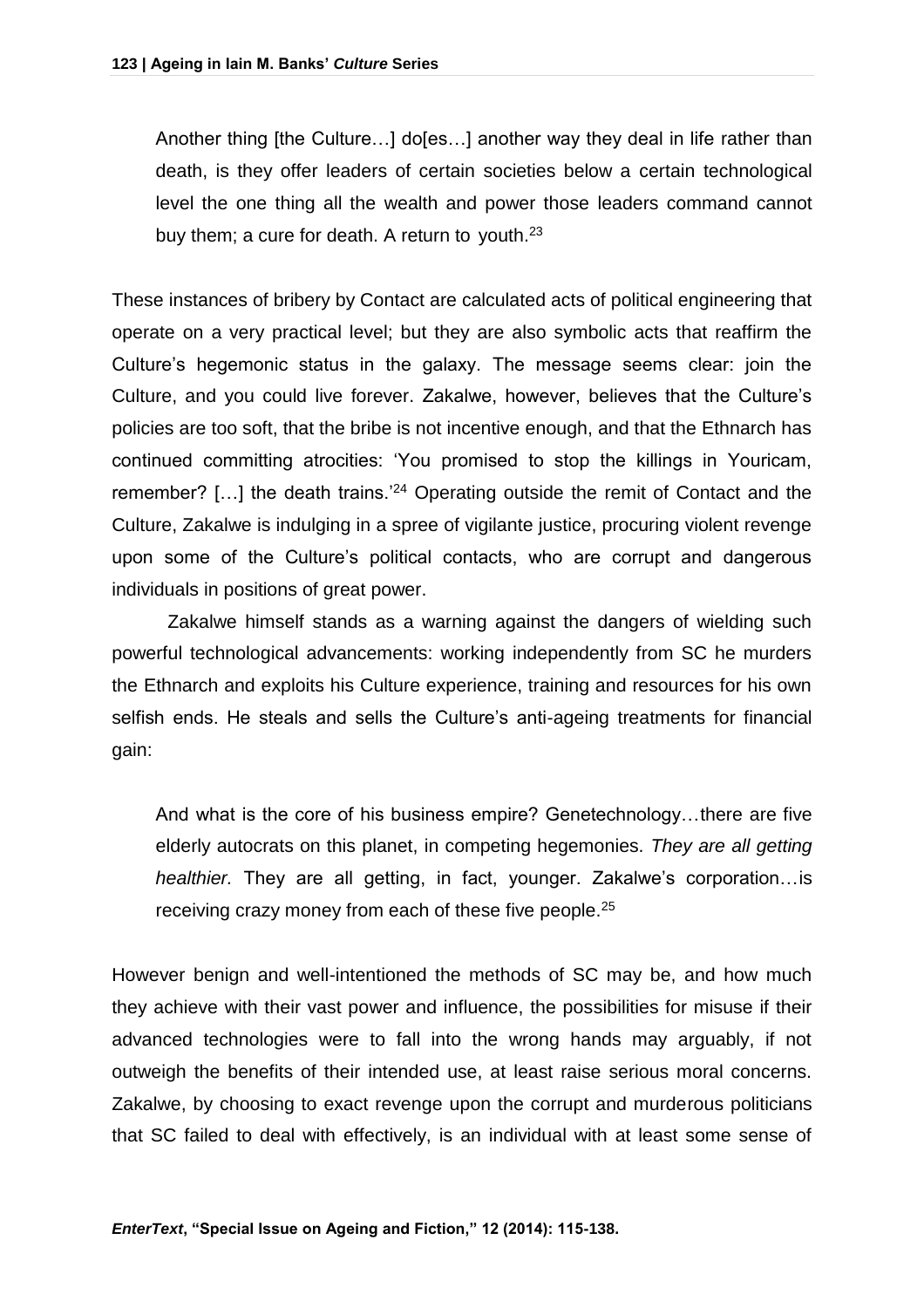morality, even if it is decidedly misplaced; but in carrying out this revenge, he contradicts and undoes all of the Culture's commitment to life rather than death.

While the Ethnarch's age is never made explicit, Zakalwe describes him as an 'old pisshead'; in return, the Ethnarch describes Zakalwe as a 'young man'.<sup>26</sup> These descriptions are ironic because, of course, Zakalwe has lived for at least twice as long as the Ethnarch, but his physical appearance does not make this initially apparent. The Ethnarch's descriptions of Zakalwe highlight the uncanniness of seeing a man who not only looks much younger than he really is, but has lived for an exceptionally long time; the most obvious aspect being Zakalwe's voice: 'The young man's voice was slow and measured. It sounded, somehow, like the voice of someone much older; older enough to make the Ethnarch feel suddenly young in comparison. It chilled him.<sup>'27</sup> This implies is that Zakalwe's tone  $-$  calm, confident and measured – is indicative of an older person: one who conveys the relaxed confidence gained from years of experience, rather than the implied arrogance and impetuousness of youth.

It is through the Ethnarch's physical descriptions of Zakalwe, however, once he examines him more closely, that a deeper understanding of Bank's protagonist is revealed: 'The man looked young; he had a broad, tanned face and black hair tied back behind his head, but thoughts of spirits and the dead came into his head not because of that. It was something about the dark, pit-like eyes, and the alien set of that face.'<sup>28</sup> Somehow, Zakalwe's decades of life and experience seem to be revealed through his facial features and expression, even though his appearance otherwise – tanned face, and long black hair – suggests vitality and youth. Banks' choice of language is interesting, as it suggests that more than mere experience and memory are conveyed through Zakalwe's face: the 'dark, pit-like eyes' that inspire 'thoughts of spirits and the dead', suggest a monstrous or supernatural apparition, 'like having a dream, or seeing a ghost.<sup>'29</sup> The implication being that Zakalwe's wealth of lived time – the colossal amount of thoughts, memories, and experiences that he has amassed in his two hundred and twenty years of life – is eating away at him instead of filling him with joy, leaving him hollow: 'a slightly skewed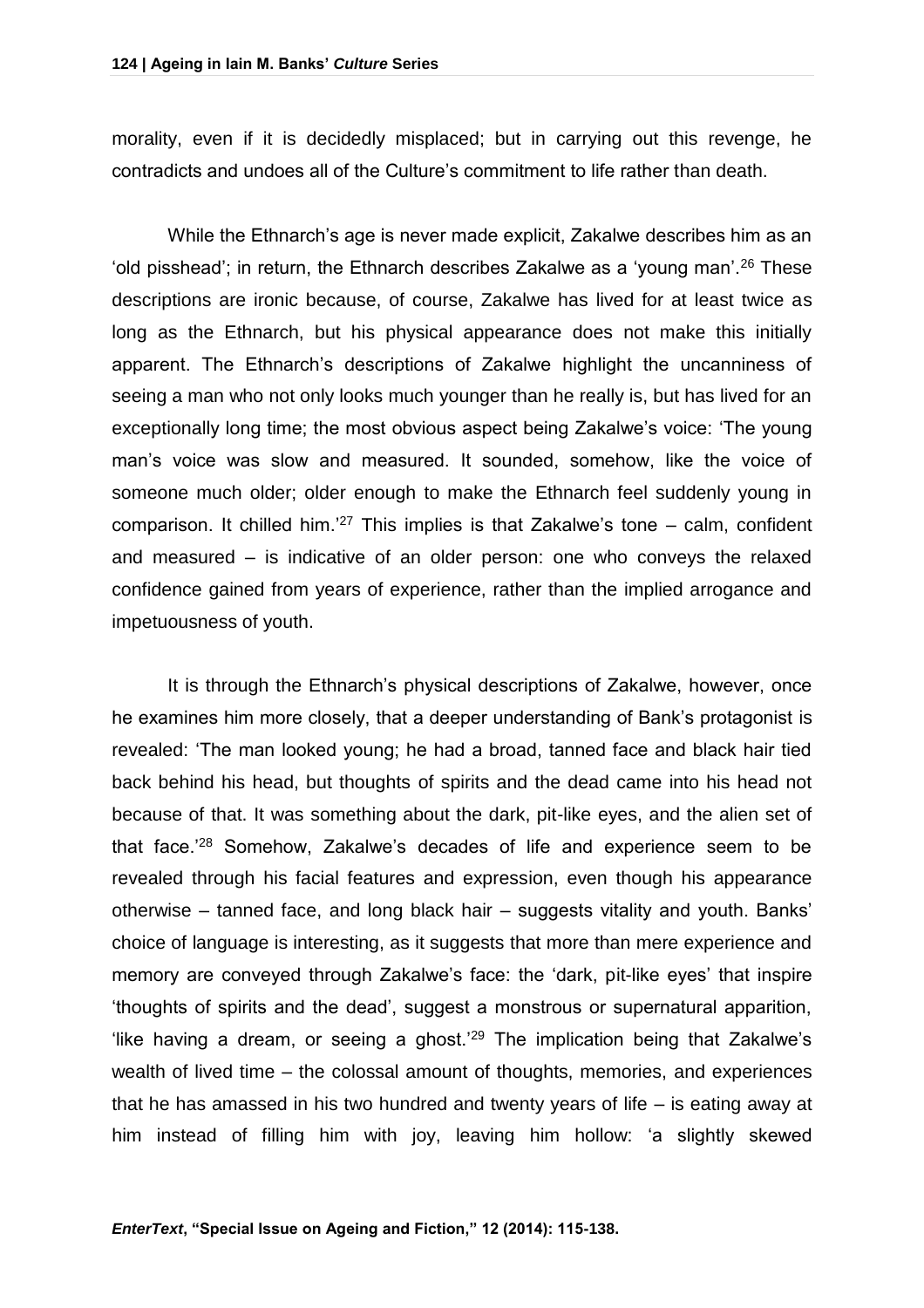projection.'<sup>30</sup>In effect, in a manner reminiscent of Wilde's Dorian Gray, the more Zakalwe lives, the more part of him seems to die.

This disturbing reading of the protagonist foreshadows the huge revelation at the novel's conclusion that Zakalwe is not exactly who he says he is. He is merely posing as the calm, poetically-inclined Cheredenine Zakalwe, but is in fact actually his sadistic foster brother, Elethiomel, who murdered Cheredenine, and assumed his identity. Therefore, the young-yet-old man who stands before the Ethnarch is consumed and made hollow, not only by the sheer weight of his experiences, but also through the subconscious guilt that he endures regarding his act of fratricide many years ago. The Zakalwe speaking with the Ethnarch is a man haunted throughout his years by the 'spectre' of his murdered brother, which, in turn, consumes him, leaving him similarly ghostly.

Another 'old' character in the novel with whom Zakalwe is compared is Tsoldrin Beychae, a former political leader of the planet Voerenhutz, which has descended into anarchy. Again, as with the Ethnarch, Beychae's exact age is not stated, but it becomes apparent that he has not been rewarded with access to the Culture's life-extension technologies; Beychae has lived nowhere near as long as Zakalwe, but still appears older. In the present time of the novel, two members of Special Circumstances, a woman named Dizimet Sma and a drone (a highly intelligent AI) named Skaffen-Amtistkaw, are appointed with the task of finding Zakalwe in order to persuade him to locate Beychae: in short, one 'older' man, Zakalwe, must be found and brought out of retirement, so that he may in turn perform a similar task regarding another retired 'old' man, Beychae.

As Skaffen-Amtiskaw explains, Beychae 'became president of the cluster following our [SC's] involvement. While he was in power he held the political system together, but he retired eight years ago, long before he had to, to pursue a life of study and contemplation.<sup>31</sup> Banks' descriptions of Beychae contrast starkly with his youthful descriptions of Zakalwe: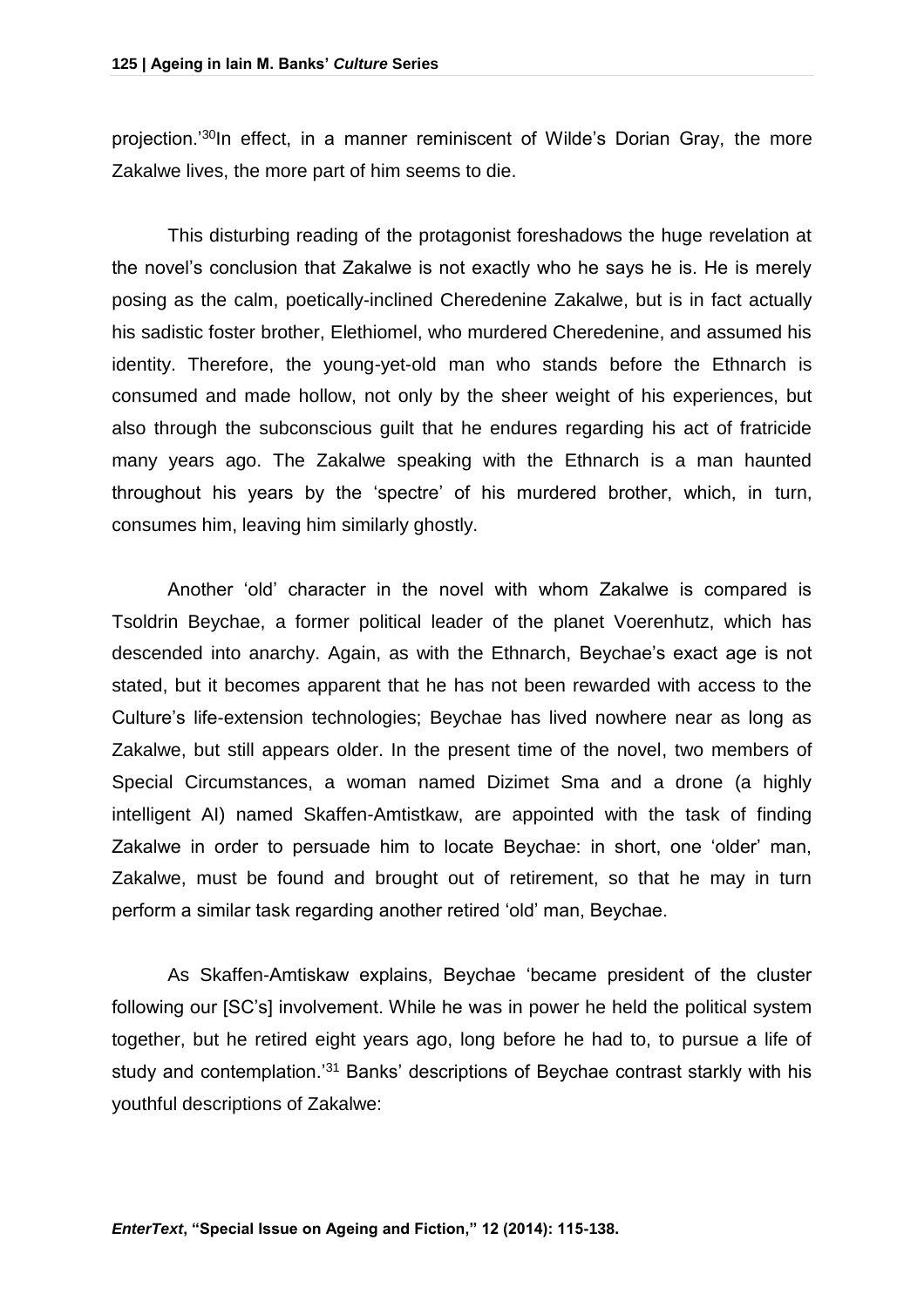The old man – bald, face deeply lined, dressed in robes which hid the modest paunch he'd developed since he'd devoted himself to study – blinked as she tapped at it and opened the door. His eyes were still bright. […] Tsoldrin Beychae put on some glasses – he was old fashioned enough to wear his age rather than try to disquise it – and peered at the man.<sup>32</sup>

Through this traditional, and fairly stereotypical, depiction of an older, male scholar, Beychae becomes instantly familiar; recognisable in him are all of the negative attributes that are often associated with older people: hair-loss, wrinkles and failing eyesight. Here, Beychae is doubly contrasted with Zakalwe, both as scholar and older man: Beychae's 'modest paunch' indicates a lack of physical exercise, while his glasses have associations of excessive reading in dim rooms – both stereotypical attributes of a scholar or academic. Both men may choose to live in relative isolation (Zakalwe is indicated to be living a fairly reclusive existence on an obscure island), but Beychae's quiet dedication to study contrasts sharply with Zakalwe's hedonism and dangerous SC missions. Also, Beychae is not merely just recognizable as biologically 'old' through his aged appearance, but in also terms of attitude and values: he is described as 'old-fashioned' because he refuses to hide his failing eyesight with contact lenses, or have it improved using scientific methods, in order to appear younger. At one stage, Beychae draws himself up because 'he'd noticed that he was stooping more these days, but he was still vain enough to want to greet people straight-backed.'<sup>33</sup> Beychae's concern with his own posture seems suggestive of more than mere vanity: possibly also indicating pride at his own selfperceived morally 'upstanding' social position as an esteemed scholar.

Later in the novel it is revealed that Beychae's female assistant, Ms Shiol, is employed as a spy, feigning friendship with him in order to collect information about his research. When Zakalwe reveals this deceit to him, Beychae's response indicates that he believes her display of friendship to have been truly, and entirely, false, due to his age; stating dejectedly that, 'I hope […] that is not the only way the old can be made happy…through deceit.' Zakalwe tries to console him, saying that 'Maybe it wasn't all deceit […] And anyway, being old isn't what it used to be; I'm *old*,'<sup>34</sup> in order to remind the scholar that perceptions of old age are very subjective,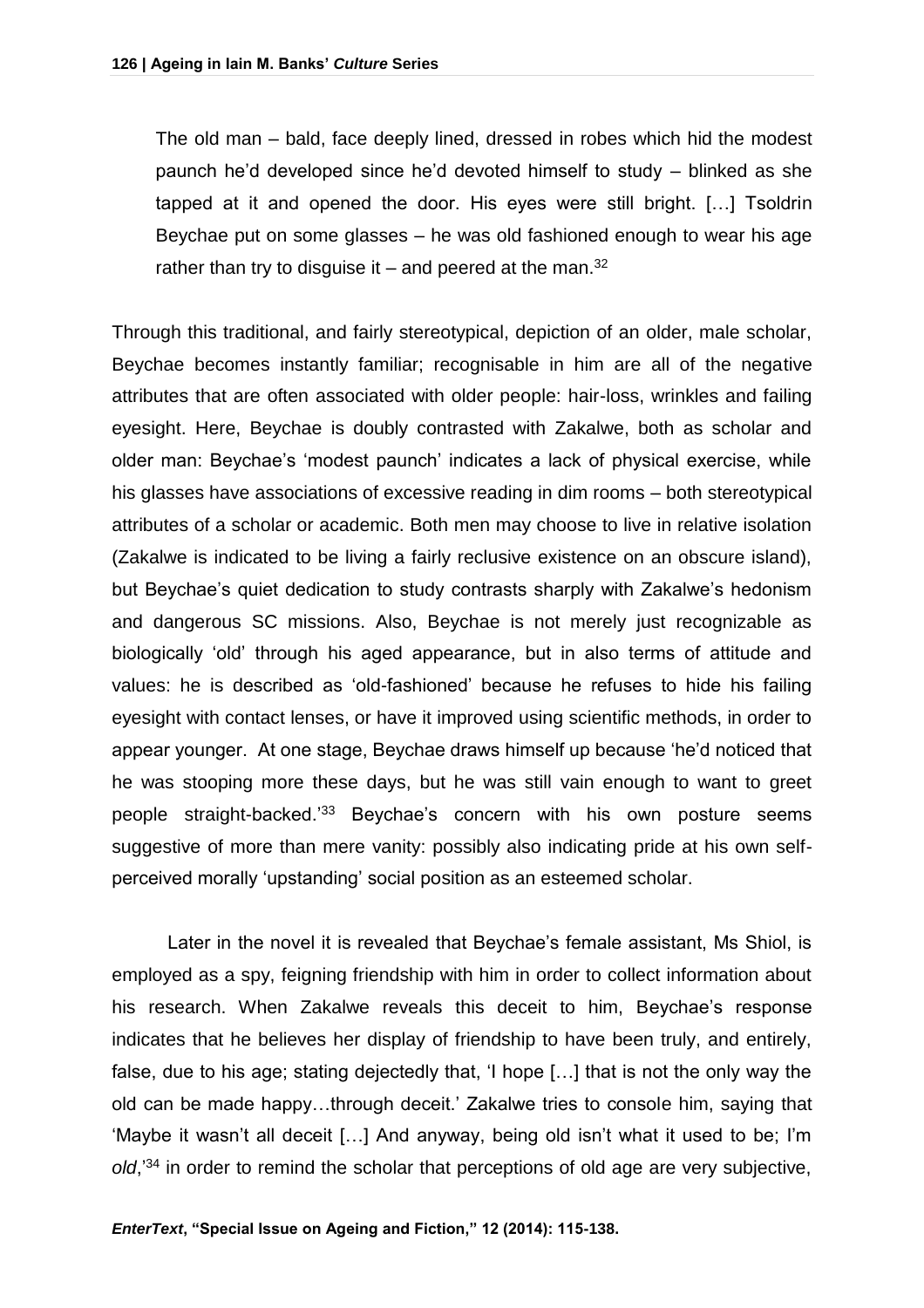particularly when the parameters of senescence can be changed freely and readily. This conversation, and that which follows it, acts as a clear exposition of the two positions in the age-related debate explored in *Use of Weapons*: the 'natural' process of ageing without interference from genetics, pharmaceuticals or transplants as represented by Beychae; and the Culture's artificial interventions and extensions as represented by Zakalwe. Natural ageing, although often complete with deeply unfortunate consequences, can be seen as simpler and more honest; however, the example of Ms Shiol's feigned friendship shows how natural ageing has provided a context for deceit. Life-extension by intervention, by comparison, is more controlled and relaxed; the Culture's anti-ageing treatments remove or certainly reduce the need to feign youth, yet they carry with them a whole new range of unique problems.

By 'genofixing' himself at the age of 'about thirty', Zakalwe has prolonged his biological ageing process, but cannot (or perhaps will not) halt his mental development, therefore continuing to age psychologically. While his body will remain fit and healthy – if physical damage does occur the relevant part can be replaced reasonably simply and very effectively – Zakalwe's mind will accumulate memories and experiences at the normal rate. This means that the longer he lives, the more information he will store, amassing far more experiences and memories in his extended lifetime than the average (i.e. human basic) person. The effects of this upon someone's emotional development, amongst other things, could be potentially problematic, even devastating, especially – as indicated above – when combined with particularly traumatic memories.

Another problem that Zakalwe and the Culture inhabitants face is filling such a large amount of 'extra' time generated by life-extension, in a way that is both productive and fulfilling. With fear of illness and disease removed, fear of death greatly reduced, and employment rendered entirely optional, how should one occupy a life that continues for three entire centuries or more? This could arguably leave Culture citizens with no general direction or purpose, leading to a frivolous or futile lifestyle. This is certainly a common trope of utopian fiction where – upon achieving a seemingly perfect environment where all goals are actualised, all struggles are resolved, and all conflicts silenced – life ceases to have meaning, becoming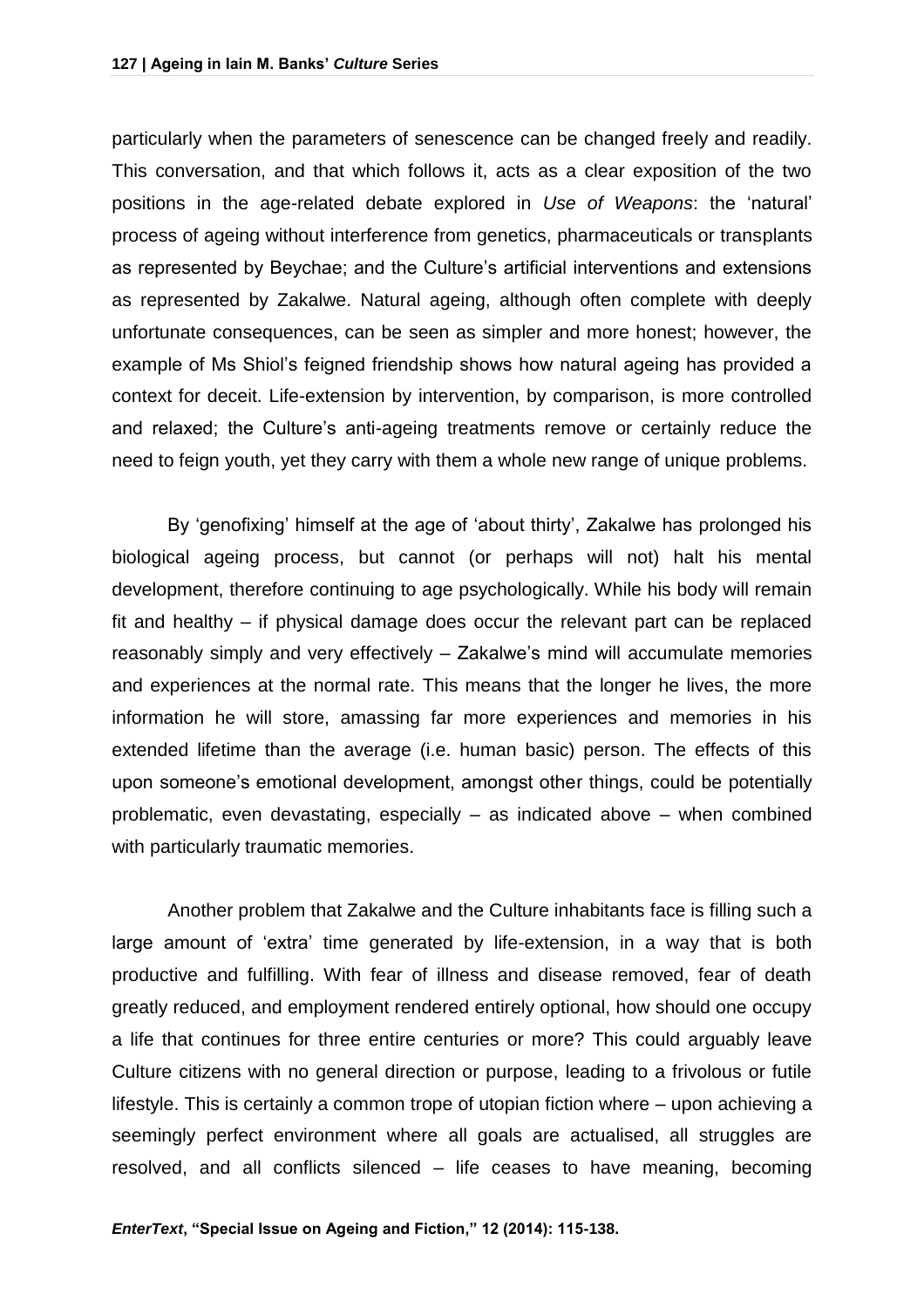continual *ennui*. As Arthur C. Clarke authoritatively stated in *Childhood's End* (1953), 'the supreme enemy of all Utopias  $-$  boredom.<sup>'35</sup> In this novel, Clarke depicts the invasion of Earth by a peaceful alien race called the Overlords who transform the planet into a kind of utopia. Some human groups feel the need to establish creative, arts-based colonies in order to avoid the perceived stagnation of their lives. Following the emigration of many humans to the 'Overmind' – essentially mass transcendence to a kind of meta-civilisation – many of the remaining humans, denied access to the Overmind, chose to commit suicide as their lives seem to have lost all meaning. In Clarke's utopia, therefore, finding purpose and fulfillment for its citizens is a serious and persistent problem.

Banks, alongside fellow utopian author Kim Stanley Robinson, has recently spoken out against the 'utopia as boring' argument, with both authors agreeing that it is often used as an anti-utopian attack from the political Right. $36$  Using the Culture series, Banks directly challenges this argument, offering essentially three general life-course options for the average, non-AI, Culture citizen, which give their lives some kind of meaning and purpose: 1.) Hope to be selected for Contact or Special Circumstances and gain fulfillment knowing that you have contributed to the continuation of the Culture's (allegedly) benign imperialism; 2.) Chose to become employed in a different role – despite the lack of obligation due to the presence of the Minds and drones – often as an academic, teacher or philosopher; 3.) Indulge in a somewhat casual, lackadaisical or hedonistic lifestyle, exploiting the limitless nature of the Culture environments to their full advantage. Despite assertions by critics, such as Christopher Palmer and Bruce Gillespie, that the Culture's 'leisure and pursuit of pleasure' makes it 'an essentially decadent society', it can be argued that this is in fact positive: as Farah Mendlesohn has asserted, 'the headlong flight into hedonism and away from "reality" is the Culture's *raison d'être*, not an indication of its decline.<sup>'37</sup> The sheer breadth of options available in this limitless environment should not be underestimated: in the Culture, virtually any kind of lifestyle can be maintained, from safe, parochial and austere, to wild, adventurous and opulent. For many Culture citizens, life is only limited by the extent of their imagination.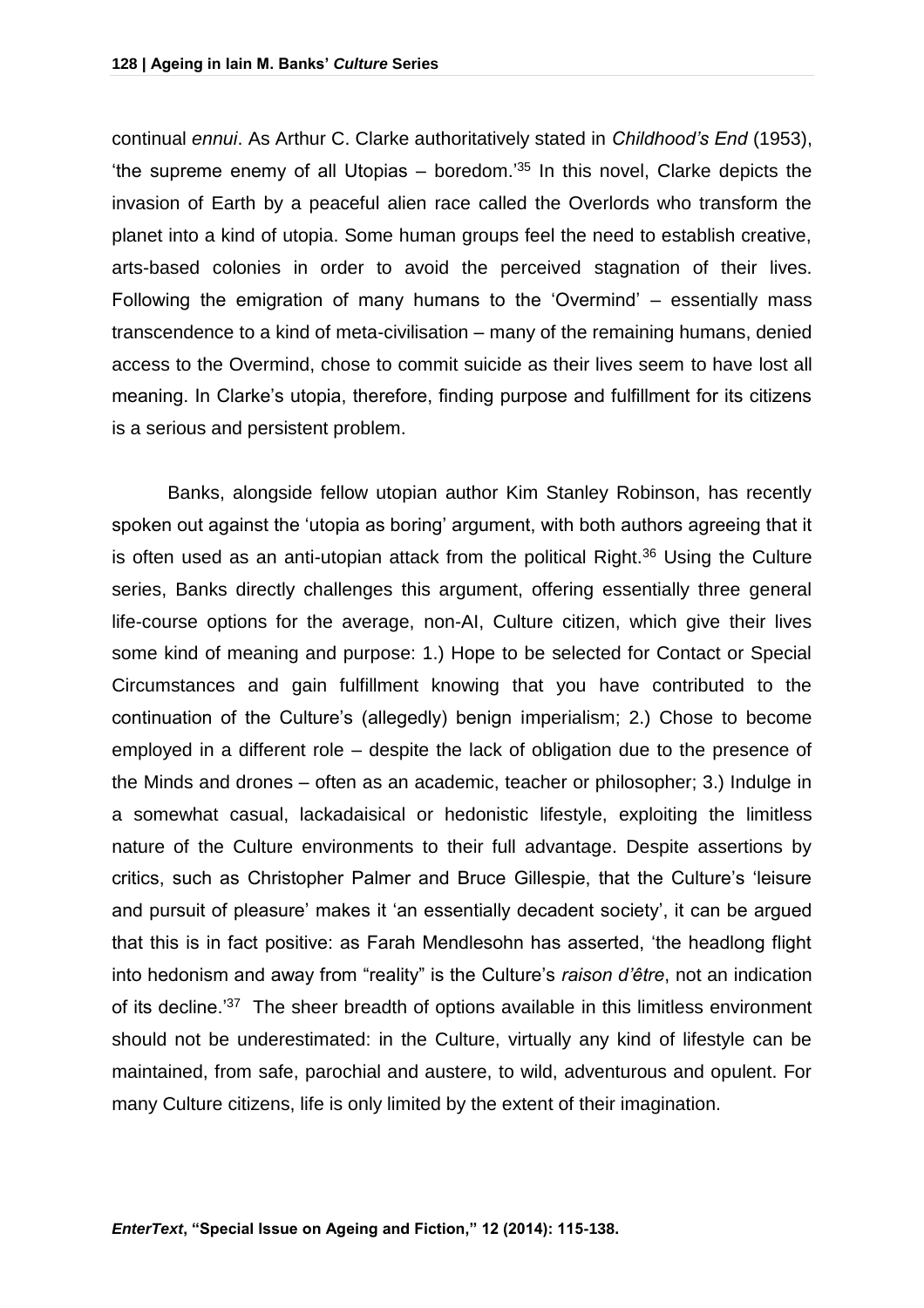Still, should anyone still feel that their life is becoming dull or purposeless, as mentioned above, Banks has stated that most Culture citizens chose to limit their lives to no more than 400 years, conceding that in the end – despite the freedom and abundance of their habitats – they would 'get bored with it. People will want to have an end.'<sup>38</sup> In effect, most Culture citizens still chose to die, eventually.

#### **Death:**

As long-term fans of his work will surely attest to, Banks is not a writer who shies away from depicting death and violence. Far from it in fact: his penchant for killing off characters in strange and innovative ways is well established, even in the Culture series. So, despite its manifold commitments to extending and improving life, the Culture is not against death *per se*, and death is not absent from the Culture. In his essay *A few notes on the Culture*, Banks explains the Culture's general philosophy on death: 'death is regarded as part of life, and nothing, including the universe, lasts forever. It is seen as bad manners to try and pretend that death is somehow not natural; instead death is seen as giving shape to life.<sup>'39</sup> Expressed in this manner, it would seem that the Culture's attitude towards death is sensible, rational and pragmatic; in fact, it is likely to reflect principles that many individuals in our societies on Earth – despite our considerably shorter lifespans and more vulnerable immune systems – would still also uphold, whether consciously or not. There are, probably, few people who would decisively state that they wished to live for*ever*, just for longer, and in better health. This is essentially the view that the Culture takes also, except that its inhabitants have the luxury of controlling their lives, as well as their deaths. When they feel the time is right, they can choose to stop the various life-extension treatments and courses of drugs, effectively ending their 'plateau period', causing their body to then age naturally and to begin the processes of fatal decline. A Culture inhabitant could, of course, still technically die from a violent incident, by unfortunate accident, or murder. Their heightened immune systems, drug-induced ignorance of pain and generally improved and toughened physiques, resulting from genetic engineering, may make this eventuality more difficult, but not impossible. So peaceful are the Culture's internal habitats that this would be very unlikely, unless resulting from an attack by a force from outside. Therefore, deaths that are depicted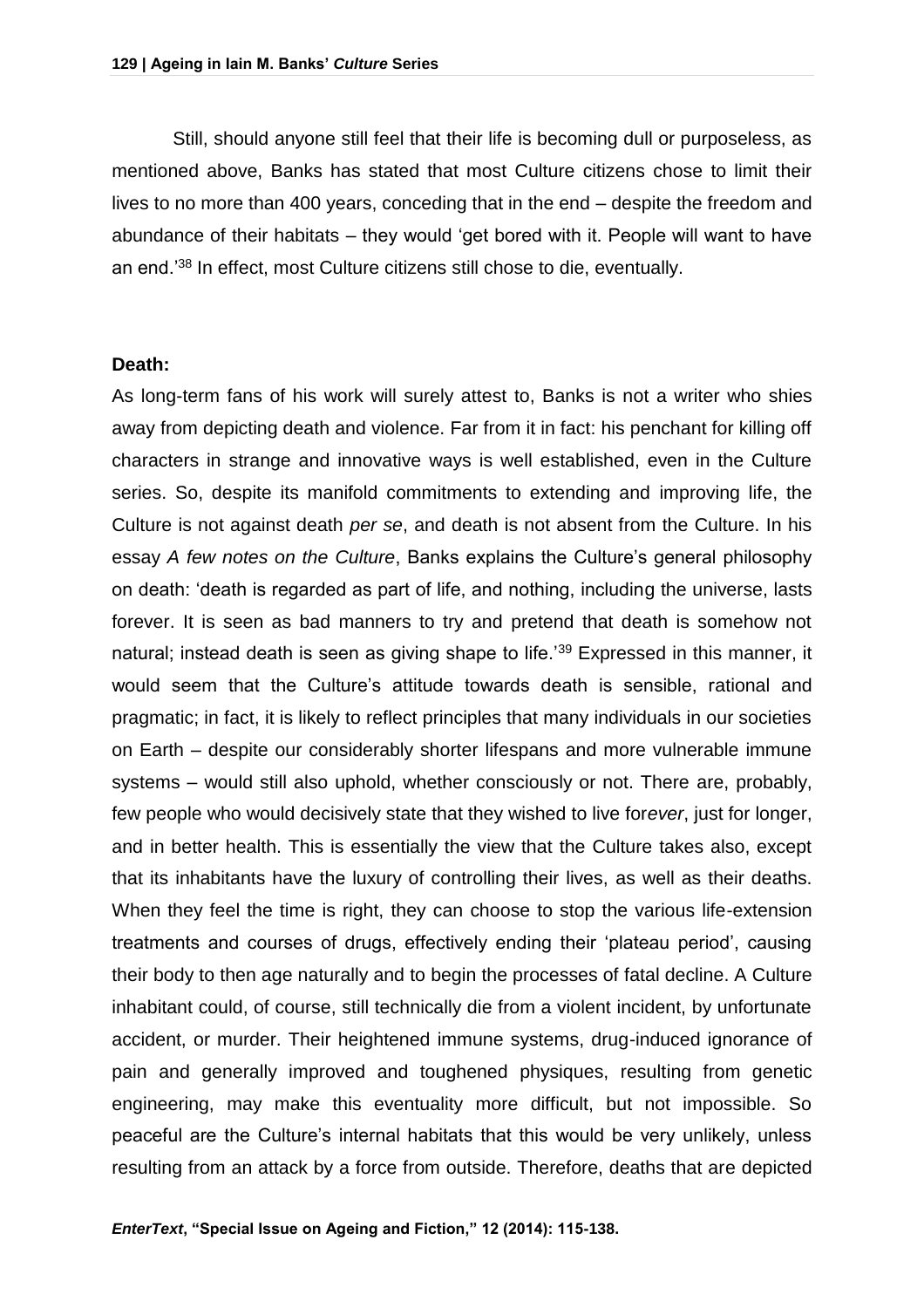in the series generally affect members of SC, who, due to the nature of their work, are more at risk of danger and violence due to their interaction with those from outside of the Culture.

Banks' short story, 'The State of the Art', published in 1991, provides further engagement with many of the issues raised in *Use of Weapons.* This story marks the return of SC employee, Dizimet Sma, this time on a mission to Earth in the 1970s to find her friend, former SC colleague and former-lover, Linter, who is part of a team that clandestinely landed on Earth, in order to perform research. The results of this research will be used to determine if Earth should be '*Contact*ed' by the Culture in the future. Linter once benefitted from the Culture's anti-ageing treatments and lifeextension/-enhancement technologies, but has now chosen to have these alterations almost entirely removed or reversed, so that he can pass for an Earth-human – known as a 'human basic' – and live on Earth. Therefore, he has had to come to terms with the return to natural, gradual biological ageing, and a drastically reduced lifespan.

In a similar manner to Zakalwe and Beychae in *Use of Weapons*, Banks uses the opposing views of Sma and Linter to provide a further dialectic on the arguments for and against intervention into senescence; and the debates held operate in a manner similar to that of a Socratic dialogue. In this way, Banks reconfigures the relationship between visitor and guide of classic utopian fiction: traditionally, a 'visitor' from outside stumbles upon a utopia, and is shown around by one of its inhabitants – the 'guide' – who reveals the details of his/her peaceful realm; then the visitor returns to his/her homeland, to share the virtues of the utopia with his/her people. Instead, Sma, a human being from the Culture, can be regarded as an outsider on Earth due to both her physical enhancements far beyond the level of the human-basic people on Earth, as well as her extra-terrestrial origins; Linter is her guide, but as he is also originally an outsider who has adapted to Earth's conventions, he is not a true native of the visited land. The voice and opinions of a true Earth human are not heard, as Contact decides that their presence upon the Earth should not be made known.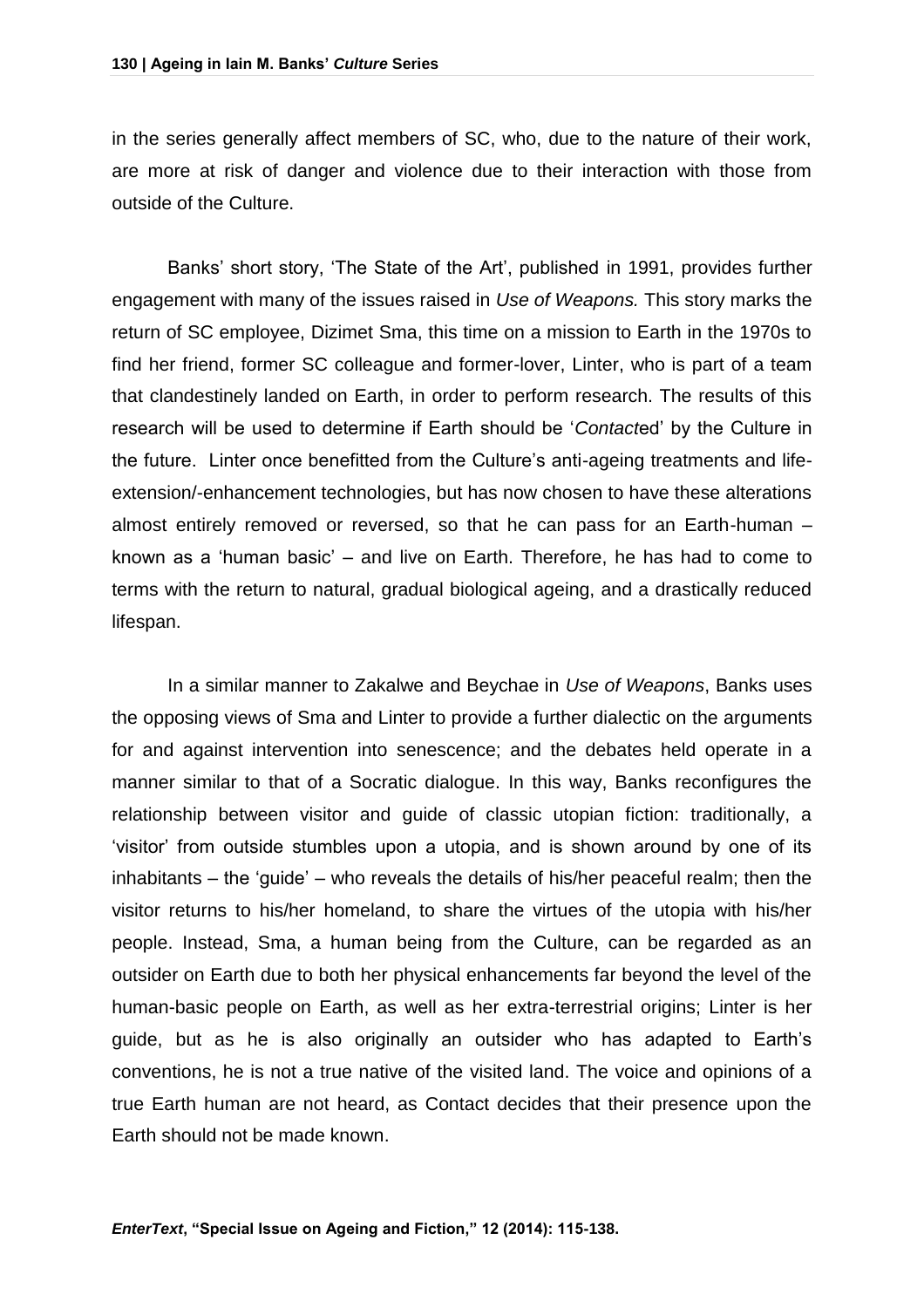Sma views Linter's decision to stay on Earth initially as unusual and, eventually, as out-rightly offensive: to her, the Culture is a symbol of progress and advancement, and Linter's decision to reject, not just the life-extension methods it offers, but the Culture as a whole, is seen as foolish, rebellious and regressive; choosing a human-basic life of comparatively rapid decline is surely madness. Over the course of several years, Sma visits her friend and notices the ways in which Linter's physiology changes: a stooped posture; a wrinkled and lined forehead; shaking and clumsy hands – all sure signs of the natural biological ageing process.

When Linter states that, 'I'm staying here on Earth. Regardless of what else might happen', Sma replies: 'Any particular reason?' Linter's reply is simple:

Yes. I like the place…I feel alive for a change…I want to live here. I don't know how to explain it. It's alive. I'm alive. If I did die tomorrow it would have been worth it just for these last few months. I know I'm taking a risk in staying, but that's the whole point.<sup>40</sup>

So Linter chooses to stay on Earth as a human-basic, with all the imperfections and uncertainties that this entails; he favors a comparatively short life, with inevitable decline in later years exactly because of these imperfections and uncertainties: his constantly-blissful life in the Culture never changes; it has no urgency, and no importance. Life on Earth has ugliness as well as beauty, and by experiencing this contrast Linter is able to truly appreciate his life. While human existence on Earth is ephemeral, it means more to him, as he knows it will end sooner.

Here Linter raises existential issues concerning the nature of utopian societies themselves: How does extending life affect the *quality* of life? How would a dramatically increased lifespan alter your views on the meaning of life, the nature of humanity and your world? And, what should one *do* with all your newly created spare time? While Culture citizens have no need to work whatsoever, they are free to do so as little or as much as they want. If they do chose to work, then they can chose a job that is interesting, satisfying and creative. In the case of Zakalwe and Sma, this interesting, satisfying work is with SC. As mentioned above, for those who are not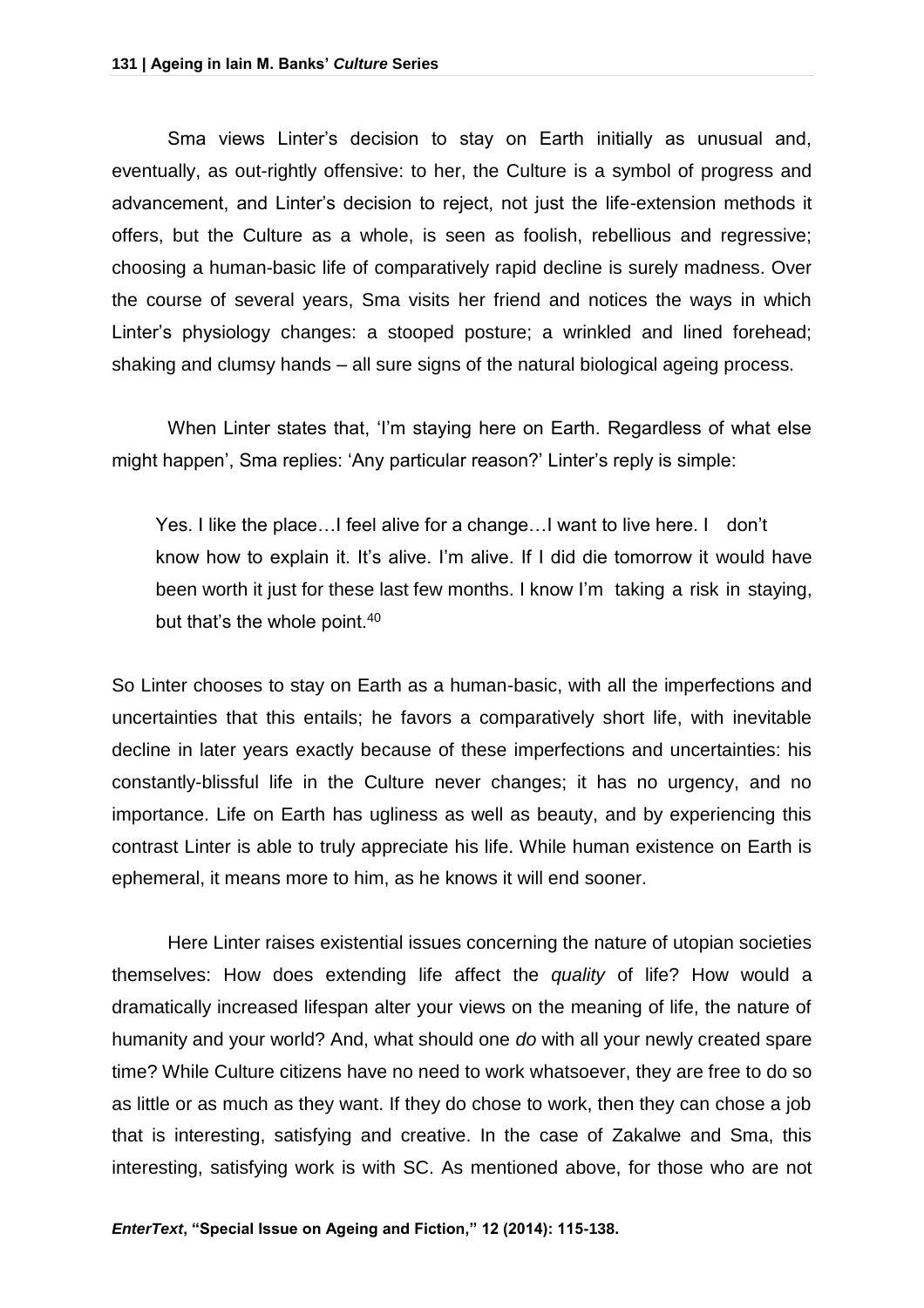selected for SC, the various environments of the Culture offer a seemingly-limitless range of possibilities, often geared towards hedonistic pursuits: partaking in a variety of extreme sports; playing elaborate games, both in highly-realistic virtual reality environments, or in the material world; inter-planetary 'sightseeing', whilst travelling around the galaxy; indulging in mind-expanding drugs, with no possibility of addiction; or enjoying risk-free sexual freedom.

The transient nature of life on Earth is made apparent when – with a heavy irony that is typical of Banks – during Sma's last day on Earth, several men attempt to mug Linter, fatally wounding him. After stabbing Linter, his attackers flee, leaving him with Sma, who is anxious to persuade Linter to allow her, or some Culture drones who have been monitoring the situation, to intervene to attempt to save his life: 'Linter spun around, letting go of my elbow, I turned quickly. Linter held up one hand and said – did not shout – something I didn't catch.<sup>"41</sup> Linter's actions imply that, when he becomes aware that his death is immanent, he accepts his fate stoically. The gesture of raising his hand would seem to indicate a 'stop' motion, signaling that he does not want her or the Culture drones to intervene. Sma indicates that it would be simple for her or the drones to save him by swiftly returning him to a Culture spacecraft; but Linter stands by his decision to live as naturally as possible, choosing to die a final, absolute death, rather than be resuscitated – 'revented' – by the Culture; a process that implicitly could be performed endlessly.

#### **Immortality:**

In the preface to the comprehensive critical volume, *Immortal Engines: Life Extension and Immortality in Science Fiction,* Eric S. Rabkin discusses the prevalence of the theme of immortality in various narratives throughout human history; and he remarks upon the ways in which scientific progress and technological development have changed our conceptions of immortality:

The need has emerged, therefore, to recontextualize the subject of immortality, continuing to examine its influence as an ancient aspiration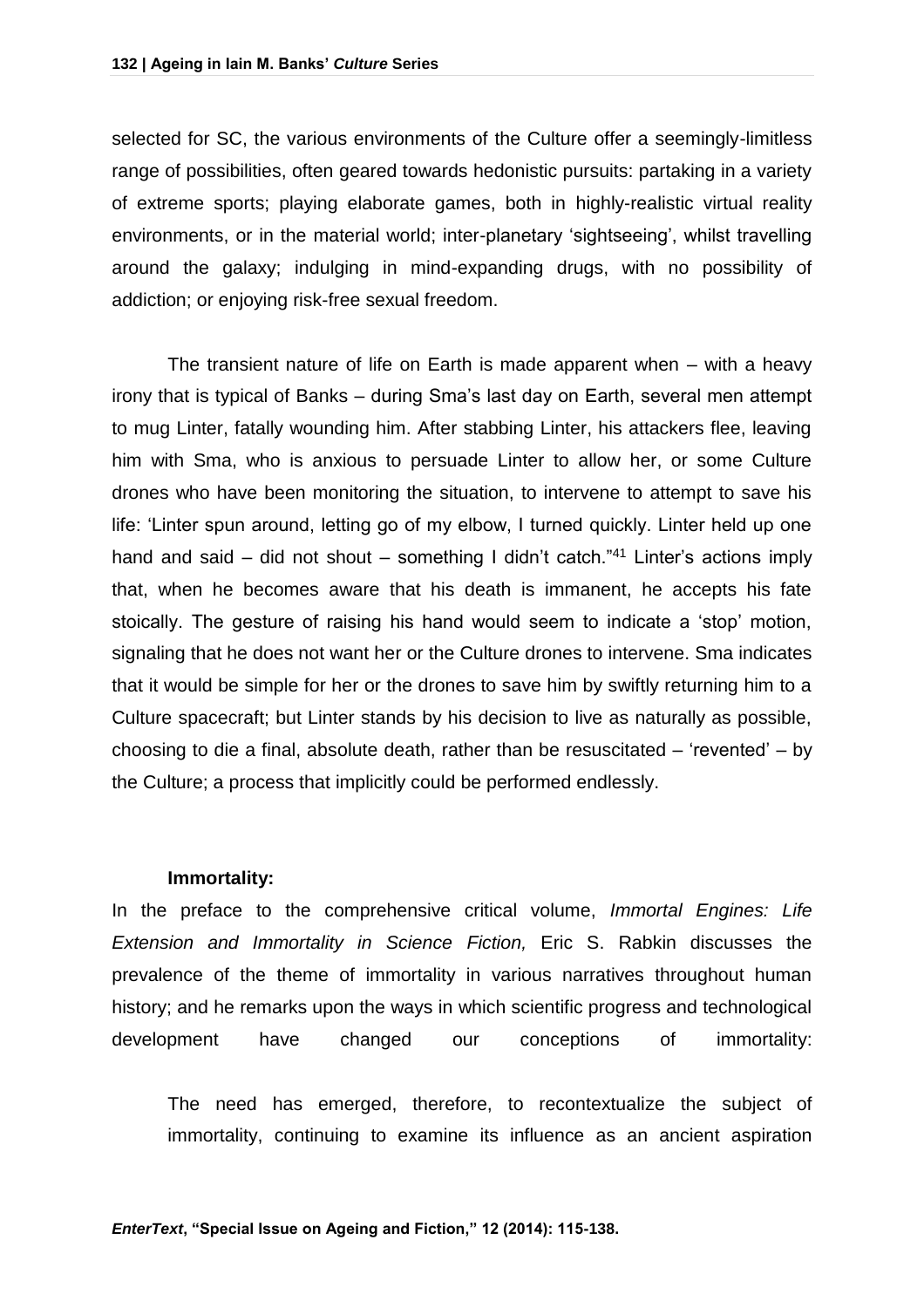while at the same time considering new scientific advances and their impact on life and literature.<sup>42</sup>

As well as the potentials for life-extension and life-enhancement offered by the Culture, and the various options available to control bodily death, their mastery of technoscientific advances provide Culture inhabitants with the means to continue living eternally (theoretically), in one of two basic forms. Firstly, a Culture citizen may chose simply never to allow their body to die: by replacing cells, tissues, organs and other physical components vital for life as necessary; continually halting the biological ageing process; and avoiding fatal conflicts of any kind.

Alongside these methods of rejuvenescence, Banks incorporates a further piece of related, speculative technology into his texts, which has a profound effect on the lives (and deaths) of the Culture inhabitants, and other civilizations in their galaxy: Soulkeepers.  $43$ An individual can have their personality and memories – what Bank calls their 'soul', in a non-religious sense – up until that moment, captured and saved as digital information, known as 'backing up'; this information is so accurate that, after death, the individual's soul can be reconstituted (or 'revented') back into the individual's body, or into another body altogether: effectively resurrected. The process of backing up is often performed automatically at regular intervals using a device called a 'neural lace': 'it [a neural lace] looked like a small bunch of very fine wires, their color a sort of dull matt silver with a hint of blue',<sup>44</sup> which 'started as a seed' that grows 'all around and into<sup>'45</sup> its user's brain; it 'beds in over the years, gets very adept at mirroring every detail of the mind it interpenetrates and coexists with'<sup>46</sup> – a kind of Cyborg enhancement that can effectively save the soul like a computer file. Soulkeeper technology, therefore, renders the prospect of immortality via constant revention possible.

As well as this potential for physical immortality offered by Soulkeeper technology, there are other options available for the individual's soul, one of which is revention into an entirely virtual reality (VR). As Banks outlines, the development of VR environments almost indistinguishable from the (corpo)real world is an important component of the Culture: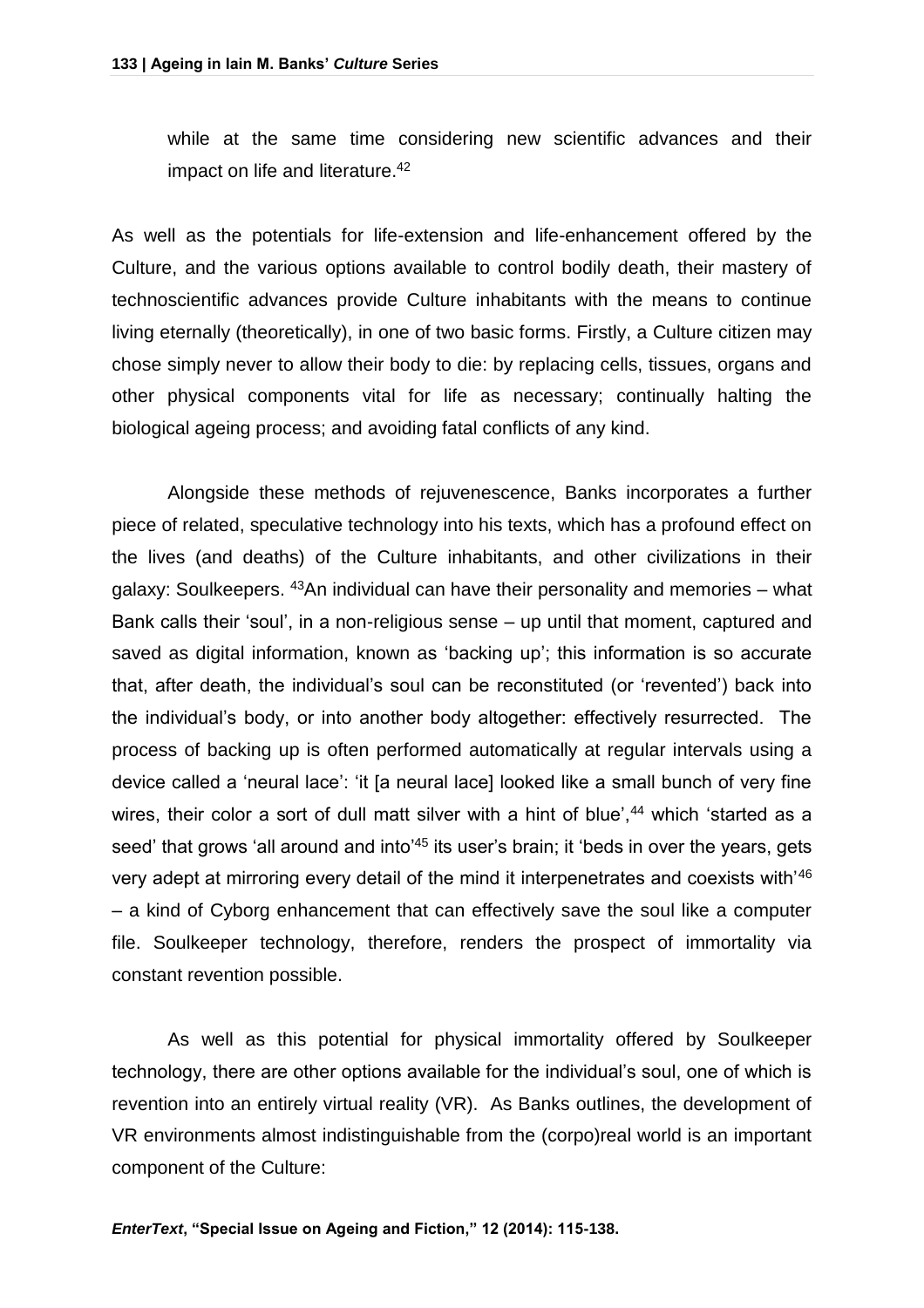The dozen or so civilizations which would eventually go on to form the Culture had [...] spent vast fortunes to make virtual reality as palpably real [...] as possible. […] the level of accuracy and believability exhibited as a matter of course by the virtual environments available on demand to any Culture citizen had been raised to such a pitch of perfection that it had long been necessary – at the most profoundly saturative level of manufactured-environment manipulation – to introduce synthetic cues into the experience just to remind the subject that what appeared to be real really wasn't.<sup>47</sup>

These VR environments are often used in similar circumstances to the lesssophisticated versions in our own world – elaborate games and immersive fantasy scenarios for purposes of entertainment; recreations of wars, and combat/reconnaissance missions used in military training; and simulations of difficult/emergency scenarios used for training pilots, drivers, etc. – albeit with a distinctly higher level of verisimilitude. In the texts *Look to Windward* and *Surface Detail*, however, VR is put to a much more interesting and controversial use.

The Chelgrian race, with whom much of *Look to Windward* is concerned, have created – or *re*created – a version of their religion's afterlife in a virtual space, literally building their own heaven: 'They made matter of fact what had until then required an act of faith to believe in,' and 'when a Chelgrian died, their Soulkeeper device was the bridge that carried them across the afterlife.'<sup>48</sup>In his later Culture novel, *Surface Detail,* Banks develops the idea of virtual afterlives further: in this novel, the Culture is involved in a war with several civilisations over the existence of 'hells' in virtual reality: a vast network of realms that (re)create a kind of postmodern bricolage of depictions of infernal realms from various sources. Also, by reflecting a similar kind of network or web-like logic to that of the Culture but inverting its utopian nature to become distinctly *dys*topian, Banks allows these virtual hells to form a mirror image of the Culture itself.

These virtual hells provide a very real threat of eternal pain and suffering after death. The Culture regards this as no different from torture or cruelty in any other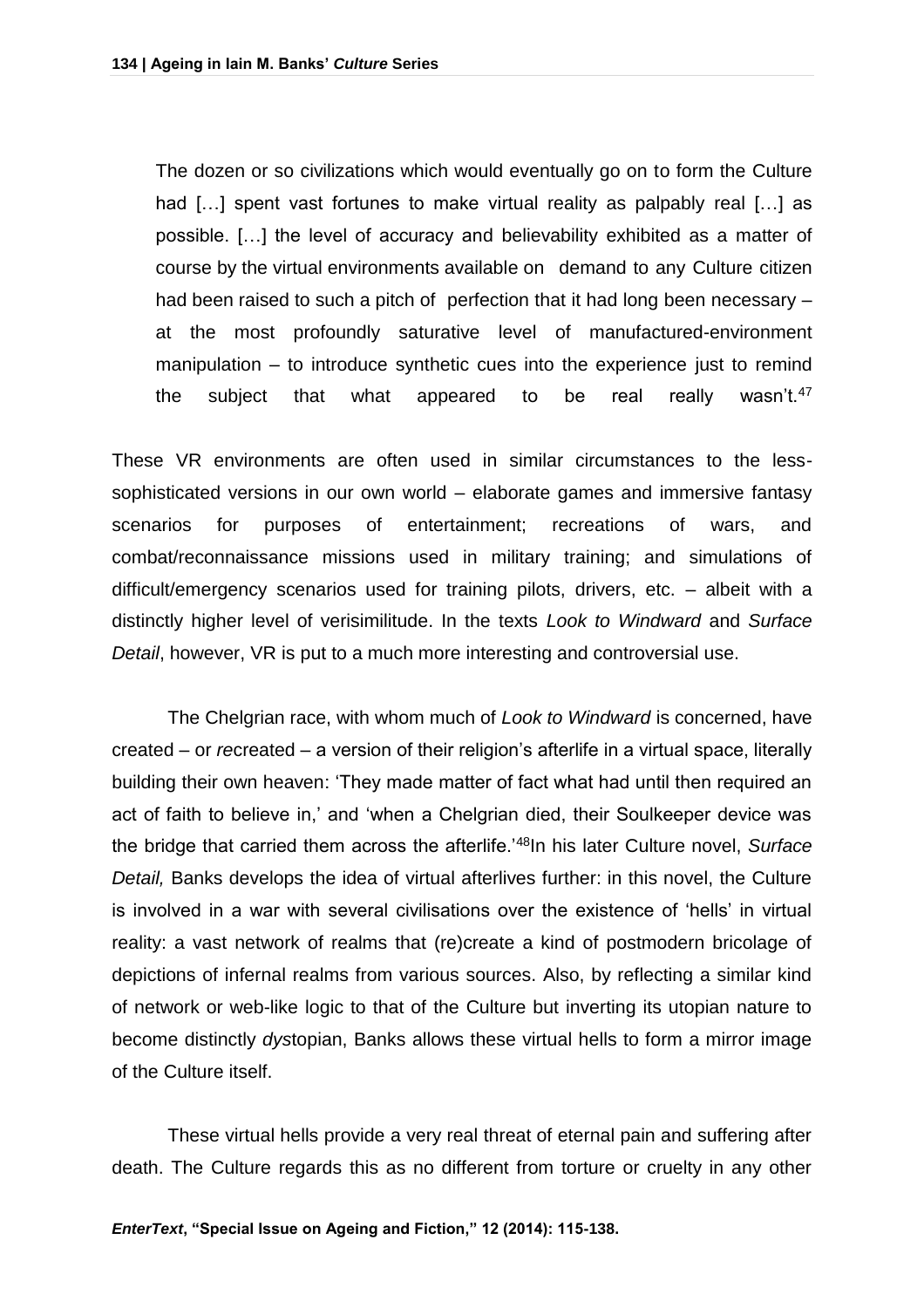manner, and is committed to destroying the 'substrates' – computer hardware – that enables the computer-simulated hells to exist. This war is occurring in the Real world, and inside the computer simulations themselves, simultaneously.

One of *Surface Detail*'s protagonists, Vatueil, is an SC operative who is killed many times and reincarnated into various different virtual realms, whilst on reconnaissance for the Culture. Once his mission is finally completed, as a reward his Virtual soul is released from SC command, and 'revented' into a fresh body in the Real world. The very last word of the novel reveals that Vatueil is actually a manifestation of *Use of Weapons*' protagonist, Zakalwe, all along, who has been continuing his work for SC. (Exactly which manifestation of this character is left ambiguous: is it a version of the militant but ultimately kind Cheradenine Zakalwe from prior to his murder, or it his sadistic brother Elethiomel?<sup>49</sup> Maybe it could even be a version of Cheradenine from *before* his own murder, resurrected into virtual space.) After his latest SC mission is completed, Vatueil/Zakalwe is yet again revented into physical space. In this manner, Banks's eternal mercenary, through a complex pattern of birth, life-extension, death, and reincarnation (both in corporeal and virtual realms), has experienced almost every variation of existence that the Culture universe has to offer. Zakalwe's life, with its cycle of 'death' and resurrection, implies that it would be theoretically possible for this process to continue endlessly: as long as the individual's soul were to be backed up regularly, and their soul or Soulkeeper was not damaged, then the individual could live a form of immortal existence, either through revention into fresh, young bodies, or a Virtual existence. But this concept is problematic: does existence in a virtual, non-physical environment really constitute living? Would one still be the same person, after just one resurrection, let alone after an endless cycle of them?

Ultimately, Banks's (and the Culture's) stance seems to be anti-immortality, stating that, 'In the Culture you can live forever, if you want to, but do you really want to live for ever? Living forever you take up a lot of real estate – people end for ecological reasons.'50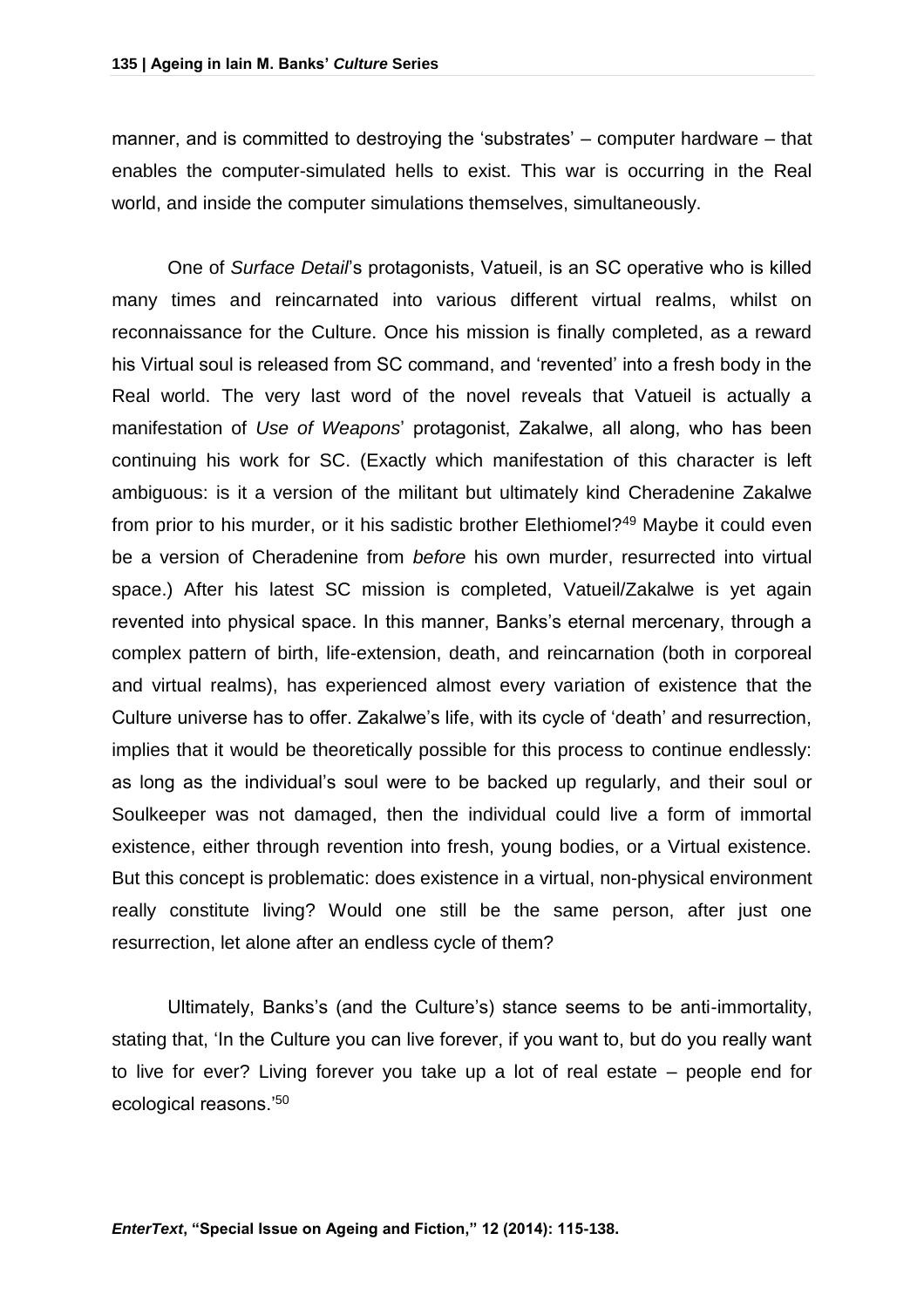#### **Conclusion:**

As Teresa Mangum states, 'one finds it more rather than less difficult at the turn of this last century to draw clear distinctions among bioethics, social policy proposals, and science *fiction.*' <sup>51</sup> The Twenty-First century could prove to be a crucial pivot point for our understanding of the human ageing process. Advances in science and technology move us slowly but steadily closer to making the worlds of SF feasible. The gap between speculation and reality is closing. According to SF scholar Istvan Csicsery-Ronay, JR, already 'the world has grown into sf.'<sup>52</sup>

Whether our world could ever grow into something like that of the Culture is debatable; whether we would want it to, equally so. The conclusions we can draw from Banks' Culture novels about the merits and disadvantages of extended life and immortality ultimately reveal just as much about attitudes and developments that exist currently, in the Twenty-First century, as they do about possible futures. Banks' novels foreground the benefits of technological advancement but also raise some ethical concerns. If science and technology in our world continue progressing at such speed, then these ethical, moral and philosophical issues raised by Banks will no longer belong solely in the speculative realms of futuristic SF, but will need to be acknowledged and addressed in the real world, and soon. While the very nature of the Culture is predicated on a humanistic system of scientific progress and technological development, the results of which are shown to dramatically increase the quality of life for many people (as well as the length of life), the novels also highlight the ways in which technology can be detrimental for society. Banks extrapolates these developments that are an inevitable, and perhaps essential, part of our society, showing that if used carefully, these advancements may well enhance the lives of many people in various ways; but that the prospects for exploitation and manipulation are just as real.

#### **Endnotes**

 $\overline{a}$ 

<sup>1</sup> *The Academy of Medical Sciences: Rejuvenating Ageing Research.* September 2009. [http://www.ucl.ac.uk/iha/events/AMS\\_report](http://www.ucl.ac.uk/iha/events/AMS_report) (Accessed 07/01/2011). 23.

<sup>2</sup> Harry R. Moody. *Aging: Concepts and Controversies.* California: Pine Forge Press, 2010. 16. <sup>3</sup> See 'New Space Opera' in Roger Luckhurst, *Science Fiction*. Cambridge: Polity Press, 2005. Pp.222-230.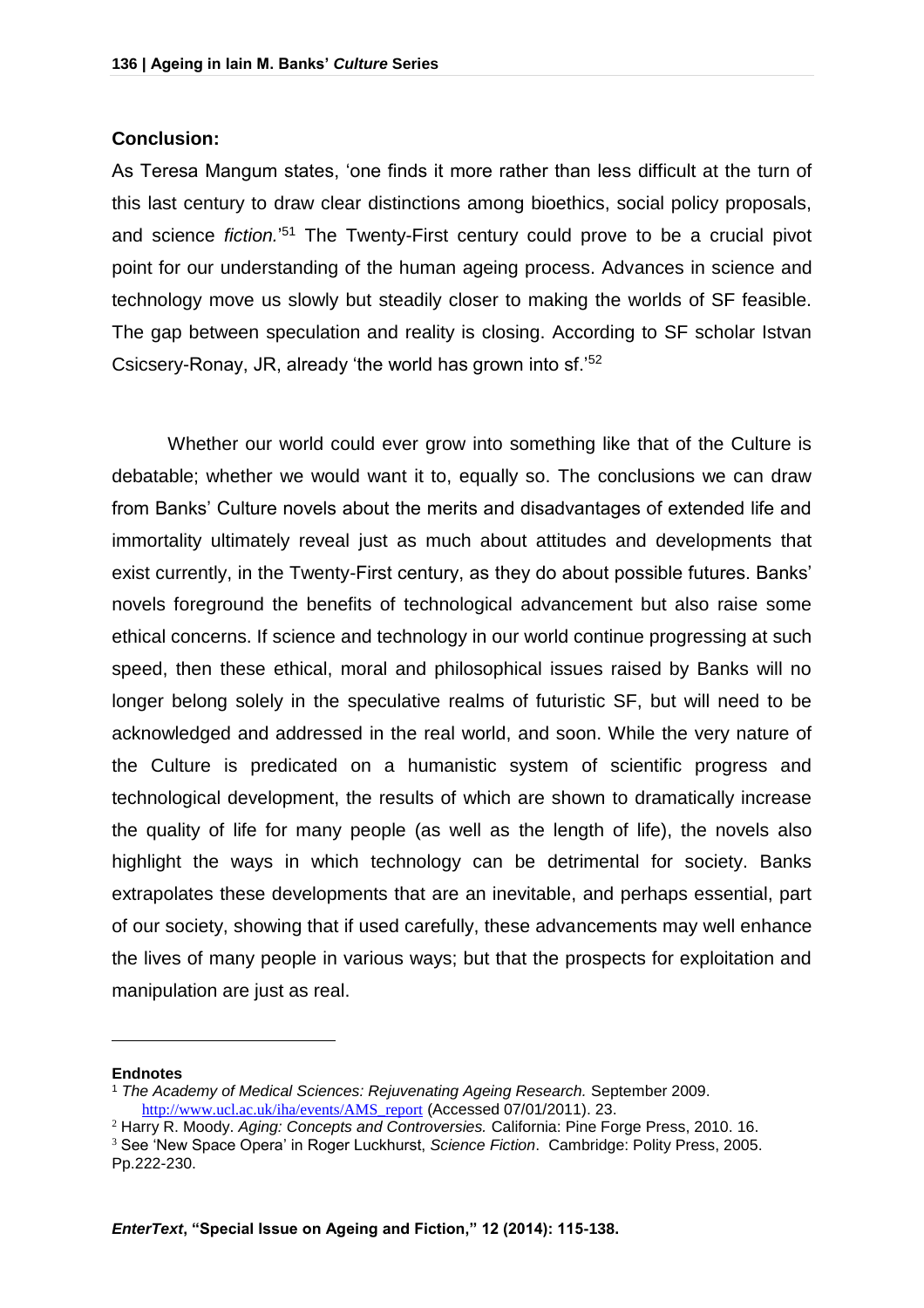Quote obtained from the back cover of HarperCollins paperback edition, 2009.

George Slusser, Gary Westfahl, Eric S. Rabkin, ed. *Immortal Engines: Life Extension and* 

*Immortality in Science Fiction and Fantasy.* (University of Georgia Press: Georgia, 1996) viii.

Moody. 19.

 $<sup>7</sup>$  Ibid. 16.</sup>

 $\overline{a}$ 

 Banks, *'A few notes on the Culture',* 1994. This essay, published only online, has never contained page numbers. http://www.vavatch.co.uk/books/banks/cultnote.htm (accessed 02/06/12).

 $^9$  lbid. 'There are thousands of alterations to that human-basic inheritance - blister-free callusing and a clot-filter protecting the brain are two of the less important ones mentioned in the stories.'

Ibid.

<sup>11</sup> Ibid. 'The major changes the standard Culture person would expect to be born with would include an optimized immune system and enhanced senses, freedom from inheritable diseases or defects, the ability to control their autonomic processes and nervous system (pain can, in effect, be switched off), and to survive and fully recover from wounds which would either kill or permanently mutilate without such genetic tinkering.'

Moody. 85.

Banks, *'A few notes…'*

Ibid.

Iain M. Banks. *The Player of Games*. London: MacMillan, 1989. 11.

Moody. 17.

<sup>17</sup> 'Can we live forever?: the social and biological challenges of ageing'. DVD. Brunel University. 2010. Ibid.

*The Academy of Medical Sciences: Rejuvenating Ageing Research.* 25.

<sup>20</sup> Ibid. 25. Addition my own.

*The Academy of Medical Sciences: Rejuvenating Ageing Research.* 31.

Iain M. Banks, *Use of Weapons.* 114. Abbreviated to *UoW* henceforth.

Ibid. 30.

Ibid. 30.

Ibid. 83.

Ibid.129; 26-29.

Ibid. 27.

- Ibid. 26-27.
- Ibid. 26.

Ibid.

Ibid. 21.

Ibid. 216.

Ibid. 217.

Ibid. 248.

Arthur C. Clarke. *Childhood's End* (1953). http://www.goodreads.com/quotes/tag/utopias.

 'Iain M. Banks and Kim Stanley Robinson in conversation'; Saturday 9<sup>th</sup> July 2012, British Library event.

<sup>37</sup> Farah Mendlesohn. 'The Dialectic of Decadence and Utopia in Iain M. Bank's Culture Novels.'

*Foundation: The International Journal of Science Fiction*, 2005; 93 (4?); Vol:34; no.1. pp. 116- 124. 116.

<sup>38</sup> Iain M. Banks, guestion and answer session. The Roundhouse, London. Wednesday 06/10/12.

Banks, *A few notes.*

Banks. *The State of the Art*. 129; 136.

Ibid. 196.

- Slusser, Westfahl, Rabkin. viii
- Banks, *Look to Windward*. 166.
- *Surface Detail.* 109.
- *Surface Detail.* 111.
- *Surface Detail.* 78.

LTW. 351.

Ibid. 166.